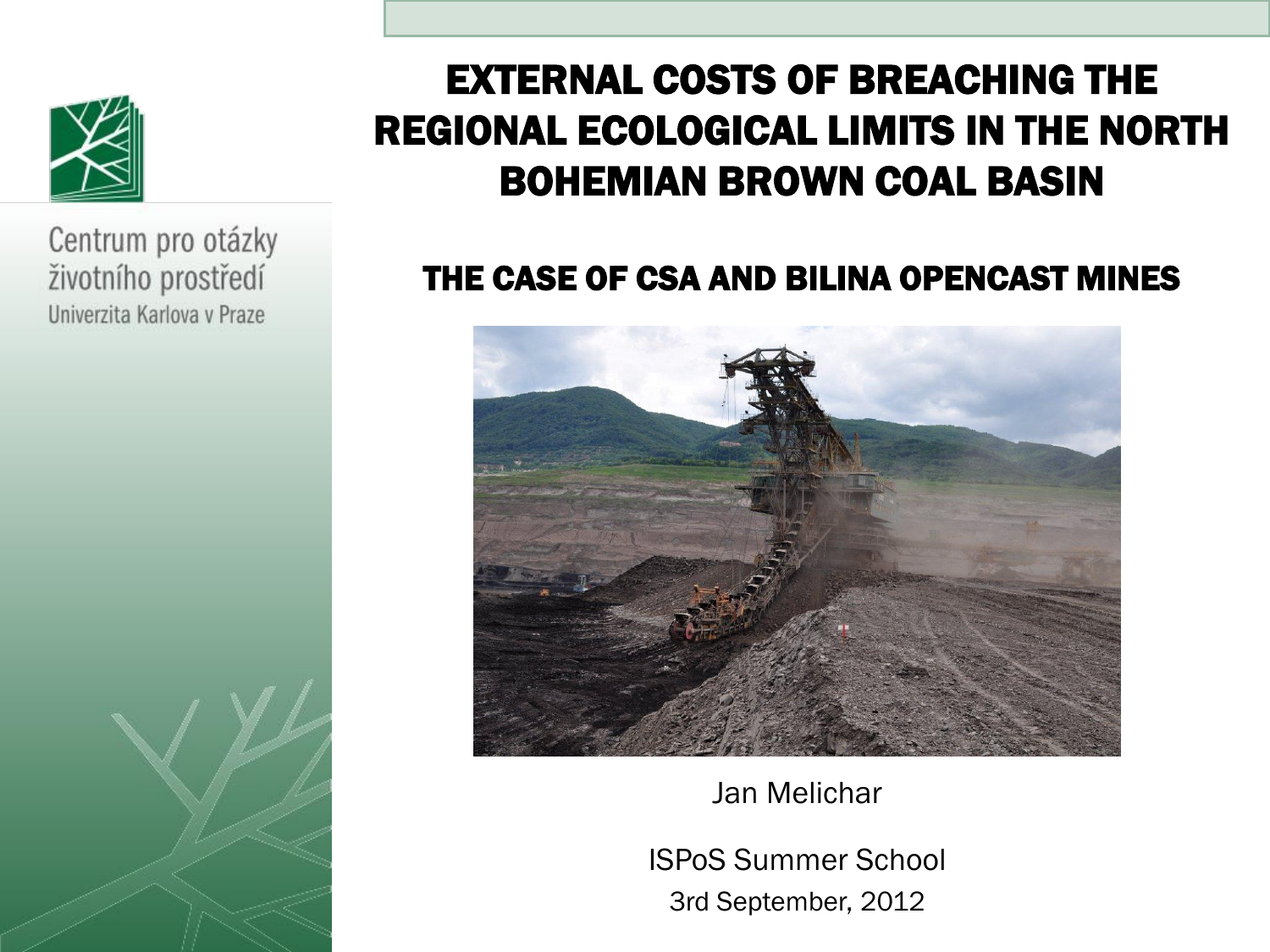# STRUCTURE OF THE PRESENTATION

- 1. Assignment of the study
- 2. Regional ecological limits
- 3. Methodology used for calculation of external costs
- 4. Presentation of estimated external costs
- 5. Summary and results' discussion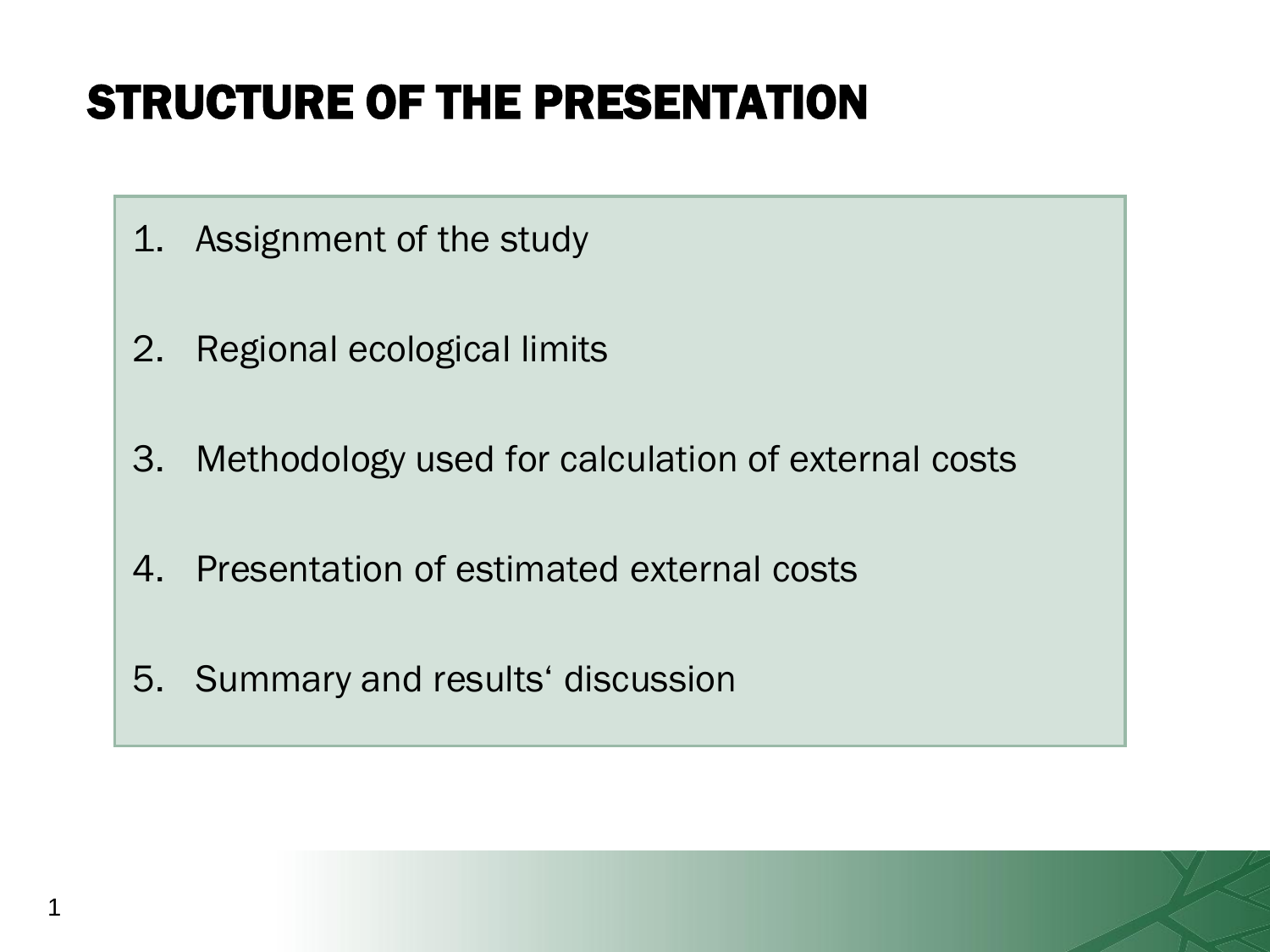# ASSINGMENT OF THE STUDY (1)

#### What the study deal with

- The study quantifies social impacts (so called external costs) from burning coal, which is located beyond the regional ecological limits in the opencast mines Bílina and Československé armády (ČSA), in the Czech power plants and heating plants.
- The study covers mainly the following impacts:
	- $\circ$  on human health (increased morbidity, reduction in life expectancy)
	- o on agricultural production
	- o damages due to climate change
	- o damage to building materials
	- o loss of biodiversity
	- o effect of heavy metals on human health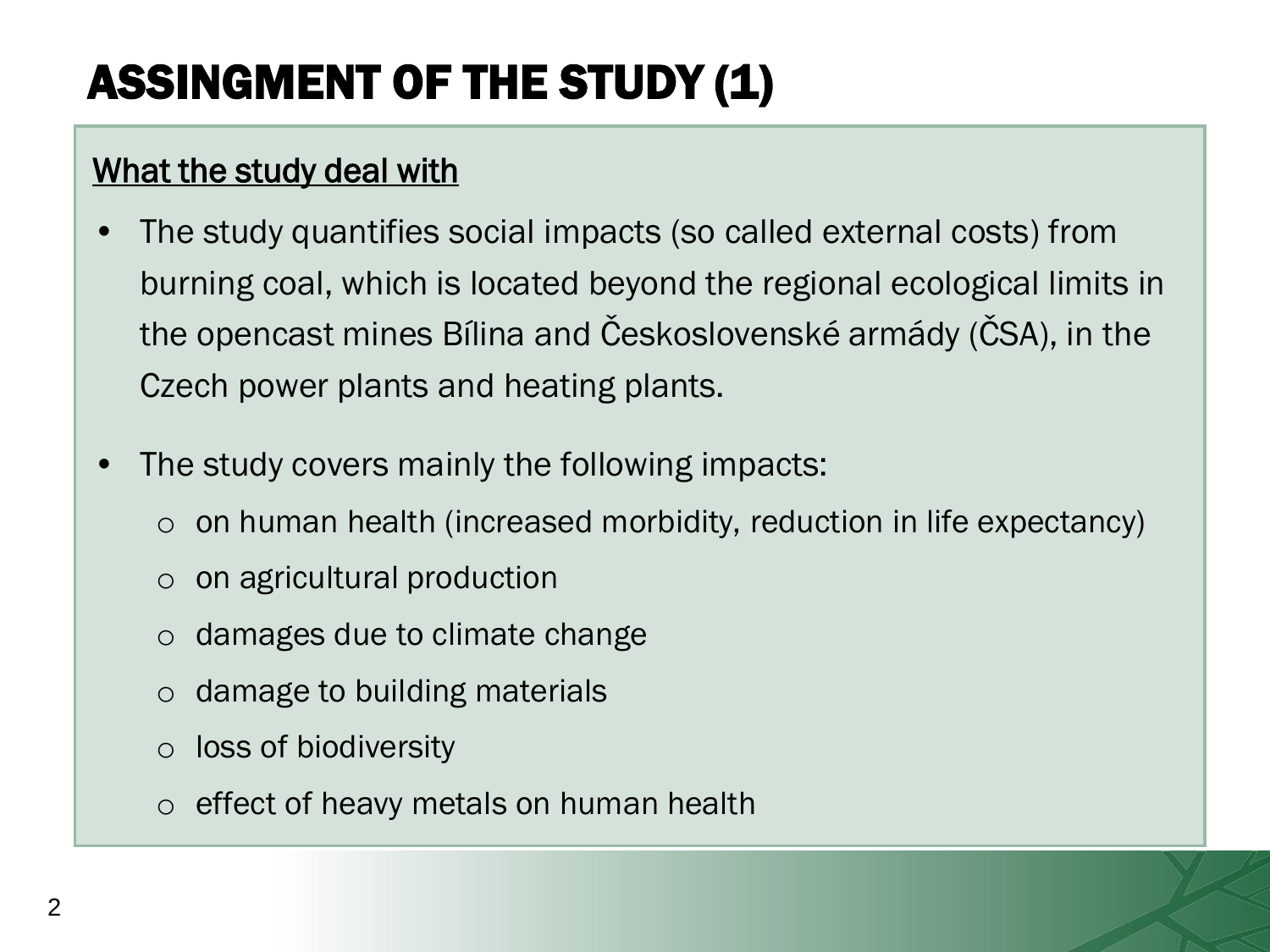# ASSINGMENT OF THE STUDY (2)

#### What the study doesn't deal with

- Other external costs:
	- $\circ$  impacts from the mining itself (e.g. noise, air pollution, resettlement)
	- o impacts from the processing and transport of coal
- Private costs from breaching the limits:
	- o costs of mining companies for the redemption of land, opening the mines, operation of mines or recultivation
	- o costs on electricity and heat production, transmission and distribution of energy
- Economic benefits from breaching the limits:
	- $\circ$  maintaining jobs in the mining and heat supply industry
	- maintaining the stability of the domestic security in energy supply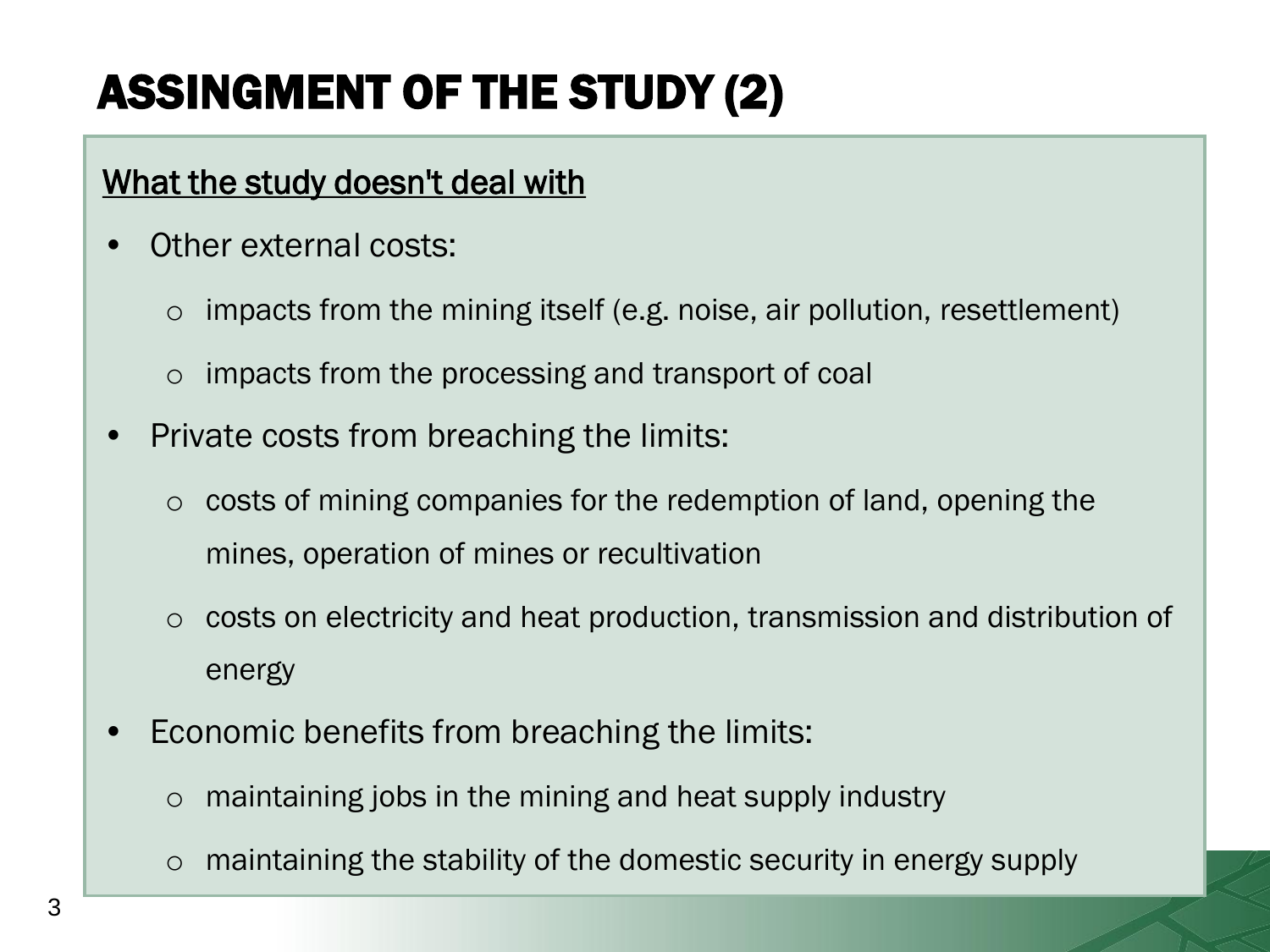# REGIONAL ECOLOGICAL LIMITS (ÚEL)

- ÚEL "*set the binding lines on limits of mining, beyond which natural ecosystems and urban settlements must not be disturbed and destroyed…*(Ludvík 2010)
- ÚEL primarily relate in the North Bohemian Brown Coal Basin (NBBCB):
	- o Resolution of the Czech Government # 444 from 30 of October, 1991, to report on the regional ecological limits of coal mining and energetics in NBBCB
	- o Resolution of the Czech Government # 1176 from 10 of September, 2008, to the regional ecological limits on mining of brown coal in NBBCB
- Breaching of ÚEL mainly refers to these mining sites:
	- $\circ$  opencast mine Československé armády (ČSA) which is operating by energy group Czech Coal (Litvínovská uhelná a.s.)
	- $\circ$  Opencast mine Bílina which is oerating by mining company Severočeské doly, a. s., owned by ČEZ, a.s.
- Around 873 mil. tonnes of brown coal is located beyond ÚEL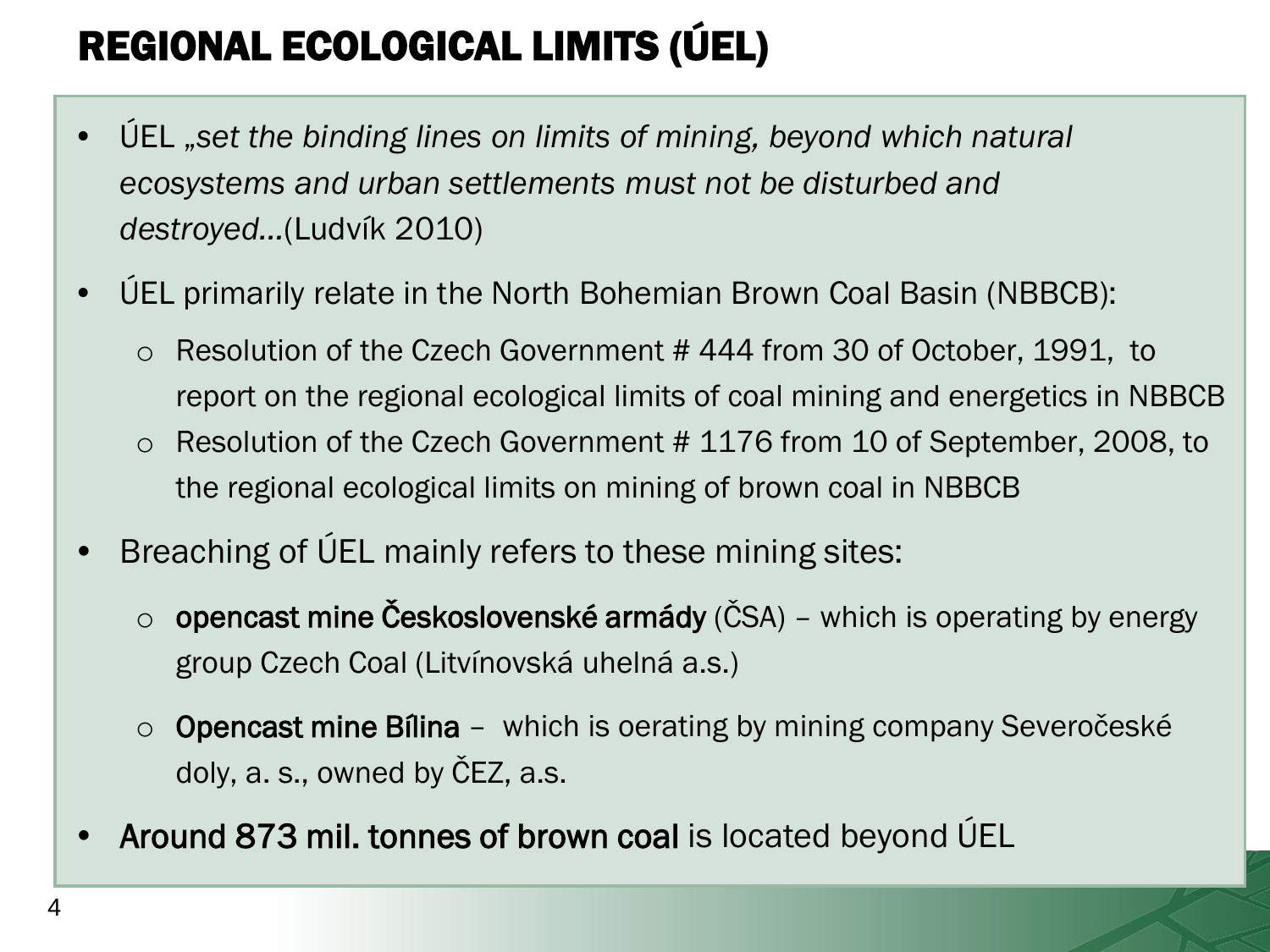#### GEOGRAPHICAL BOUNDARIES OF THE REGIONAL ECOLOGICAL LIMITS AT THE MOSTECKÝ REGION



Source: adjusted according to Kořeny (2012) and Invicta Bohemica (2010, in VŠE 2011)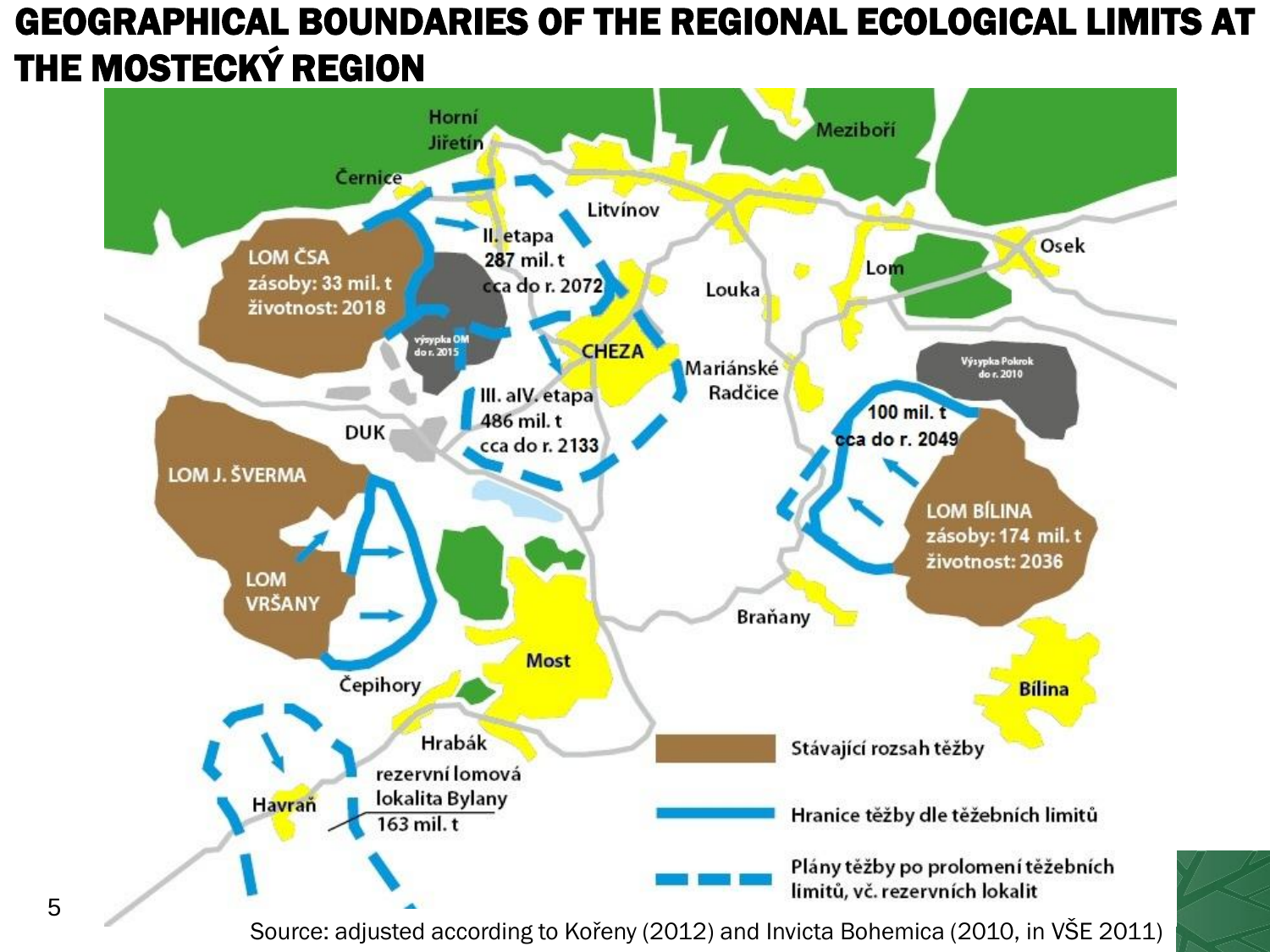#### ANNUAL BALANCE OF BROWN COAL MINING WITHIN AND BEYOND THE REGIONAL ECOLOGICAL LIMITS (IN MIL. TONNES PER YEAR)



6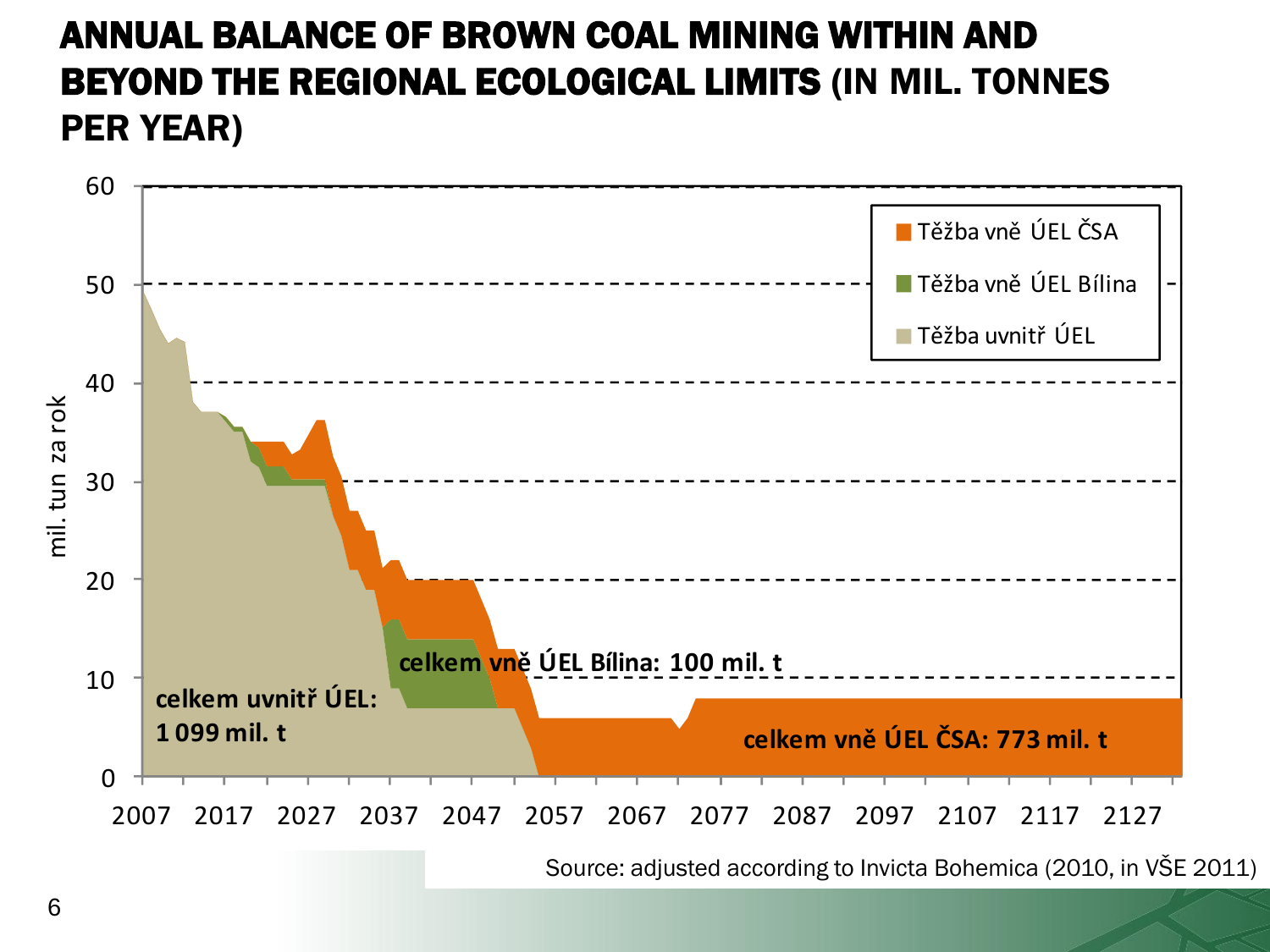# DEFINITION OF EXTERNAL COSTS

An external cost arises, when the social or economic activities of one group of persons have an impact on another group and when that impact is not fully accounted, or compensated for, by the first group.

- physical change influences welfare or profit
- effect is not compensated
- effect is not caused through market (or prices), but directly

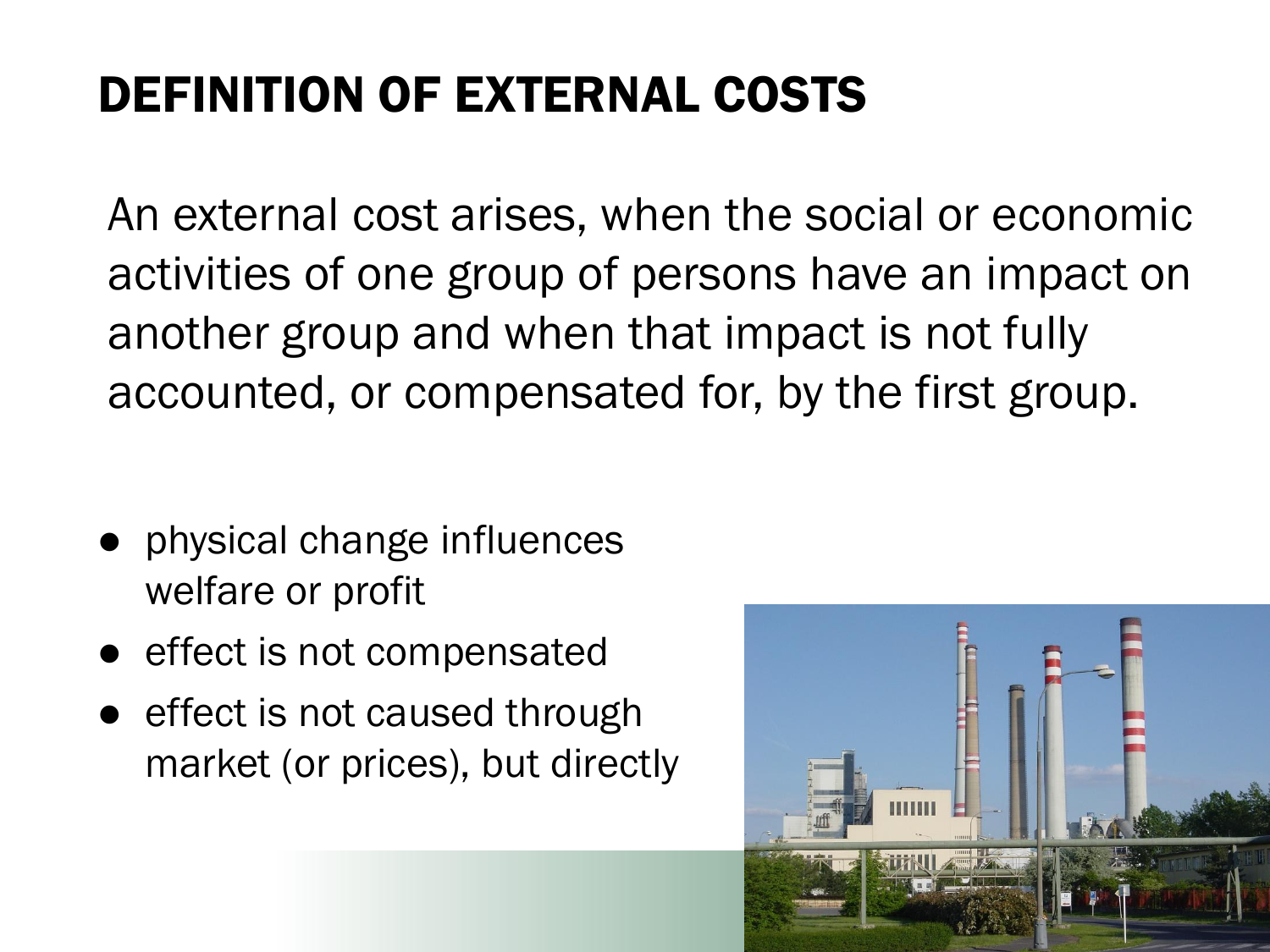## METHODOLOGY USED – IMPACT PATHWAY ANALYSIS



- ExternE (*Externalities of Energy*) methodology  $\Rightarrow$  is developed and used over 20 years in the European research projects for monetary valuation of external costs arising from electricity and heat production (more [www.externe.info](http://www.externe.info/))
- Based on the impact pathway analysis (*Impact Pathway Approach, IPA*)  $\Rightarrow$  analysis of externalities from bottom up, so called *bottom-up* approach

Source: European Commission (2005)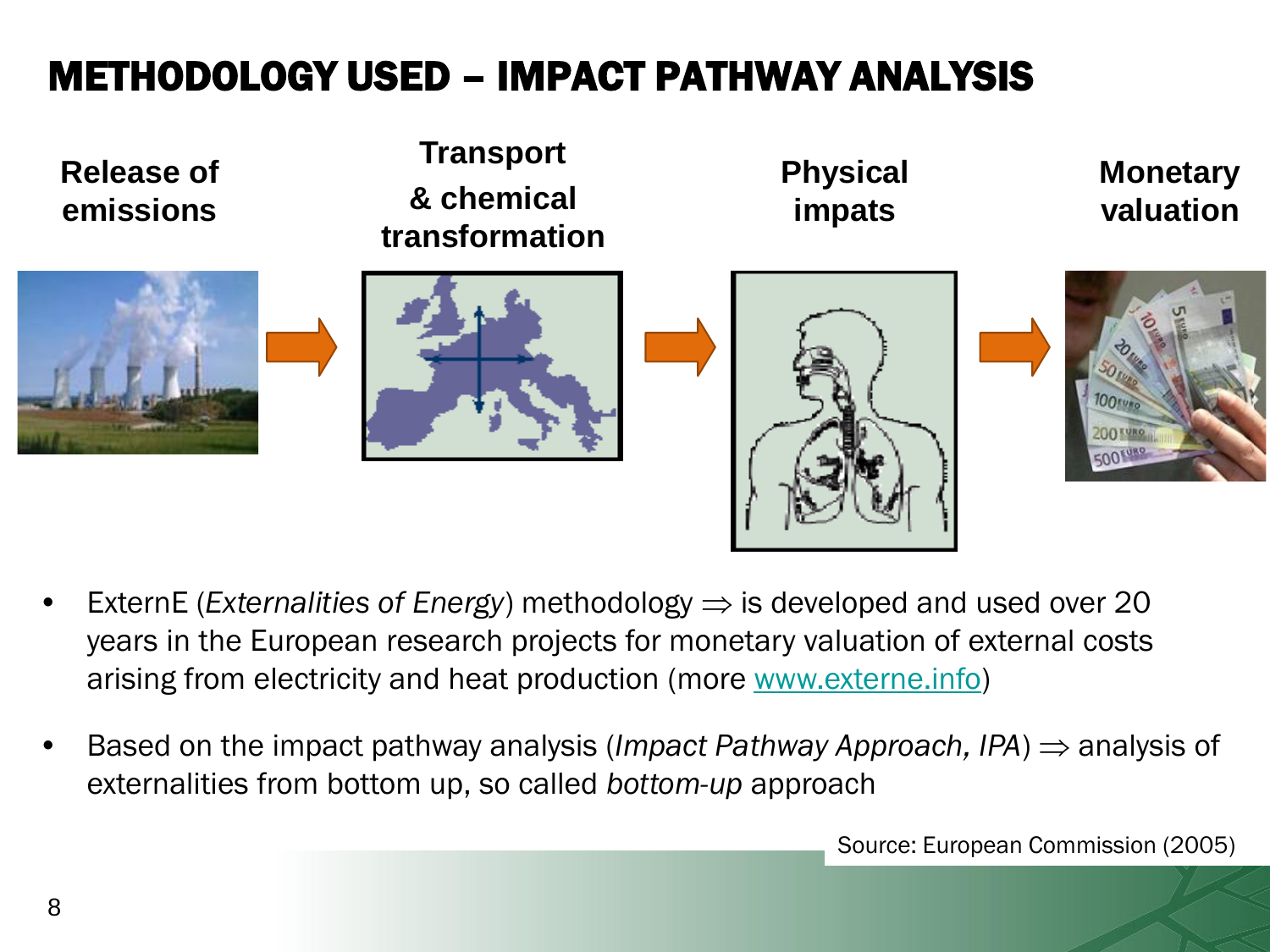## BACKGROUND FOR EXTERNAL COSTS' CALCULATION (I)

- The demand structure of brown coal usage beyond the limits  $\Rightarrow$  planned consumption for energy and heat purposes estimated by Invicta Bohemica (2010)
- Emission characteristics for power and heating plants
	- $\circ$  Classical airborne pollutants SO<sub>2</sub>, NO<sub>x</sub> and PM
	- o Marginal values of emissions according to EU Directive (2010/75/EU) on industrial emissions (Appendix V, part 2)
- Calculation of emissions on NMVOC and heavy metals (Cd, Hg, Pb, As, Cr, Cr-VI, Ni)
	- o Emission factors from the manual on airborne pollutants inventory EMEP/EEA for energetics – burning (EMEP/EEA 2010)
- Atmospheric dispersion of pollutants and calculation of external costs  $\Rightarrow$ software EcoSenseWeb 1.3 [\(http://ecosenseweb.ier.uni-stuttgart.de/\)](http://ecosenseweb.ier.uni-stuttgart.de/)
	- o Local, regional and North-hemispheric module
	- o Emission scenario for 2020, meteorological year future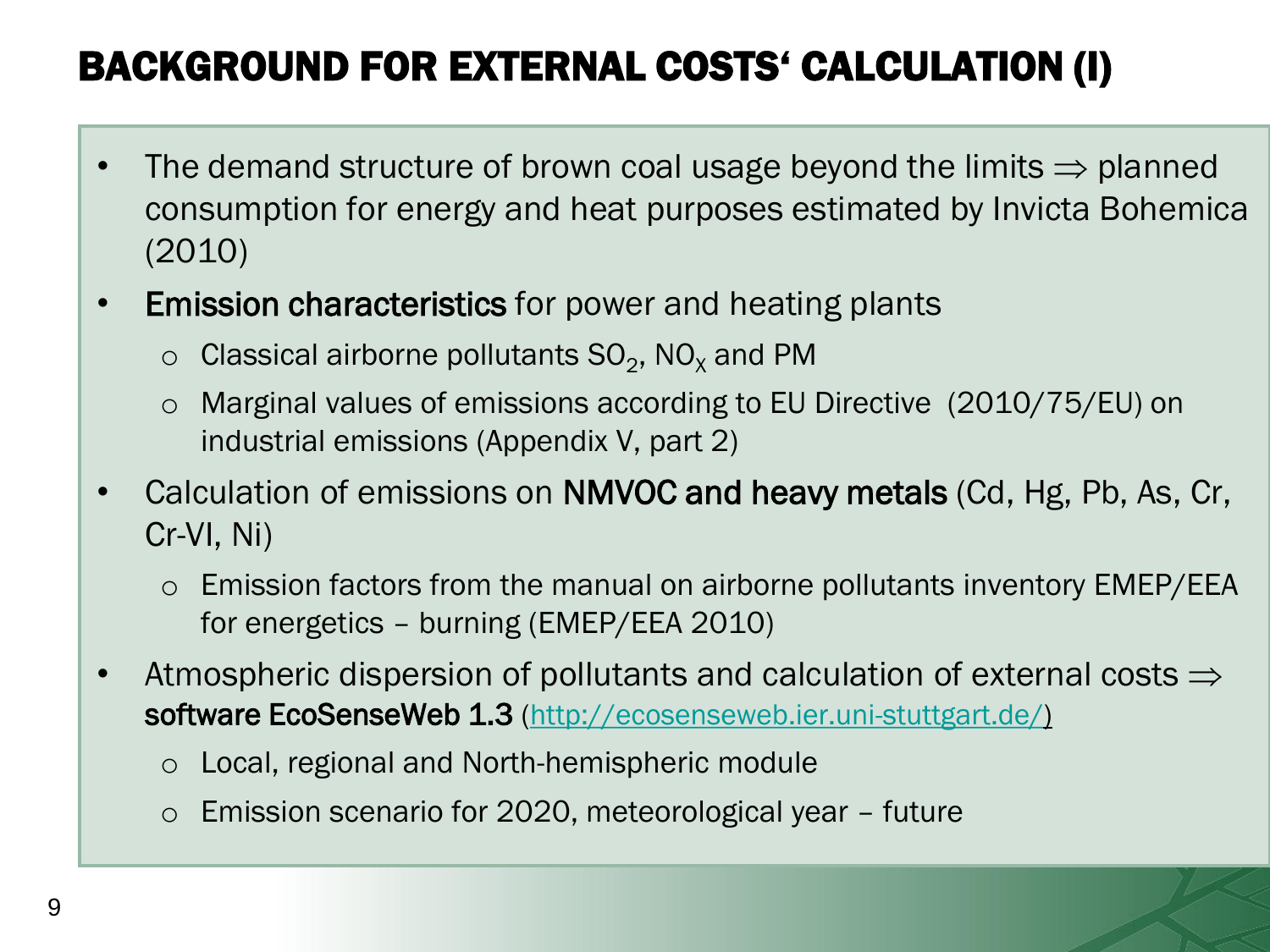### BACKGROUND FOR EXTERNAL COSTS' CALCULATION (II)

- Valuation of damages related to greenhouse gas emissions  $(CO_2)$ 
	- $\circ$  Based on marginal damage cost approach  $\Rightarrow$  conservative values from the European project NEEDS (Anthoff 2008)
	- $\circ$  Estimates derived from model FUND 3.0  $\Rightarrow$  integrated impact assessment model on climate change impacts [http://www.fund](http://www.fund-model.org/)[model.org/](http://www.fund-model.org/)
	- o Premature deaths due to heat stress, infections, migration due to sea level rise, impacts on energy consumption, agriculture, water resources and ecosystems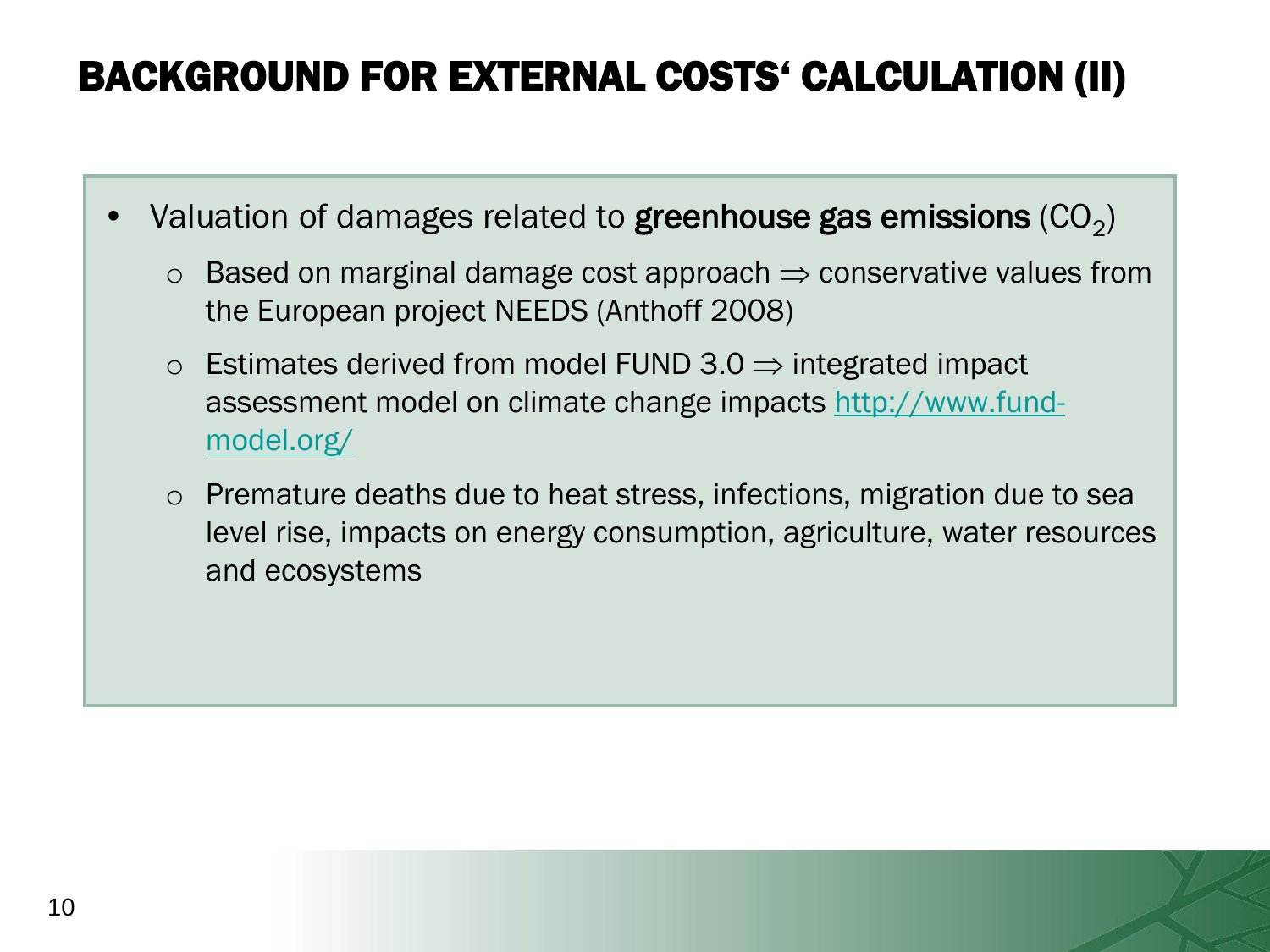#### ATMOSPHERIC DISPERSION MODELLING OF PARTICULATE MATTERS PM $_{10}$  USING EcoSenseWeb V1.3 (v µg /m $^3)$

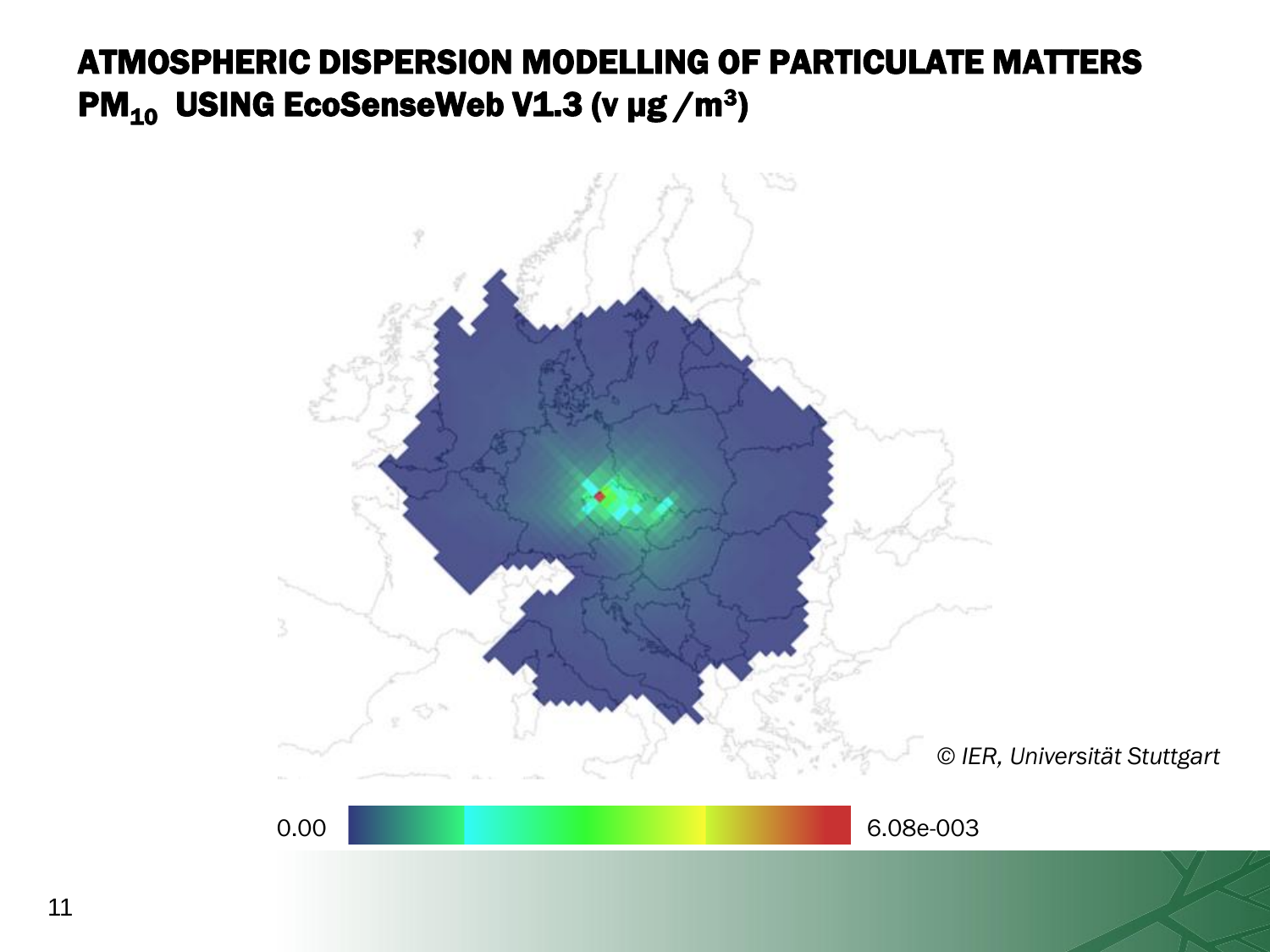#### EXTERNAL COSTS OF ELECTRICITY AND HEAT PRODUCTION FROM COAL LOCATED BEYOND THE LIMITS FOR BÍLINA AND ČSA MINES (IN BILL. CZK, 2011 PRICES)

External costs in total  $\Rightarrow$  1.33 trillions CZK in the period 2017-2133

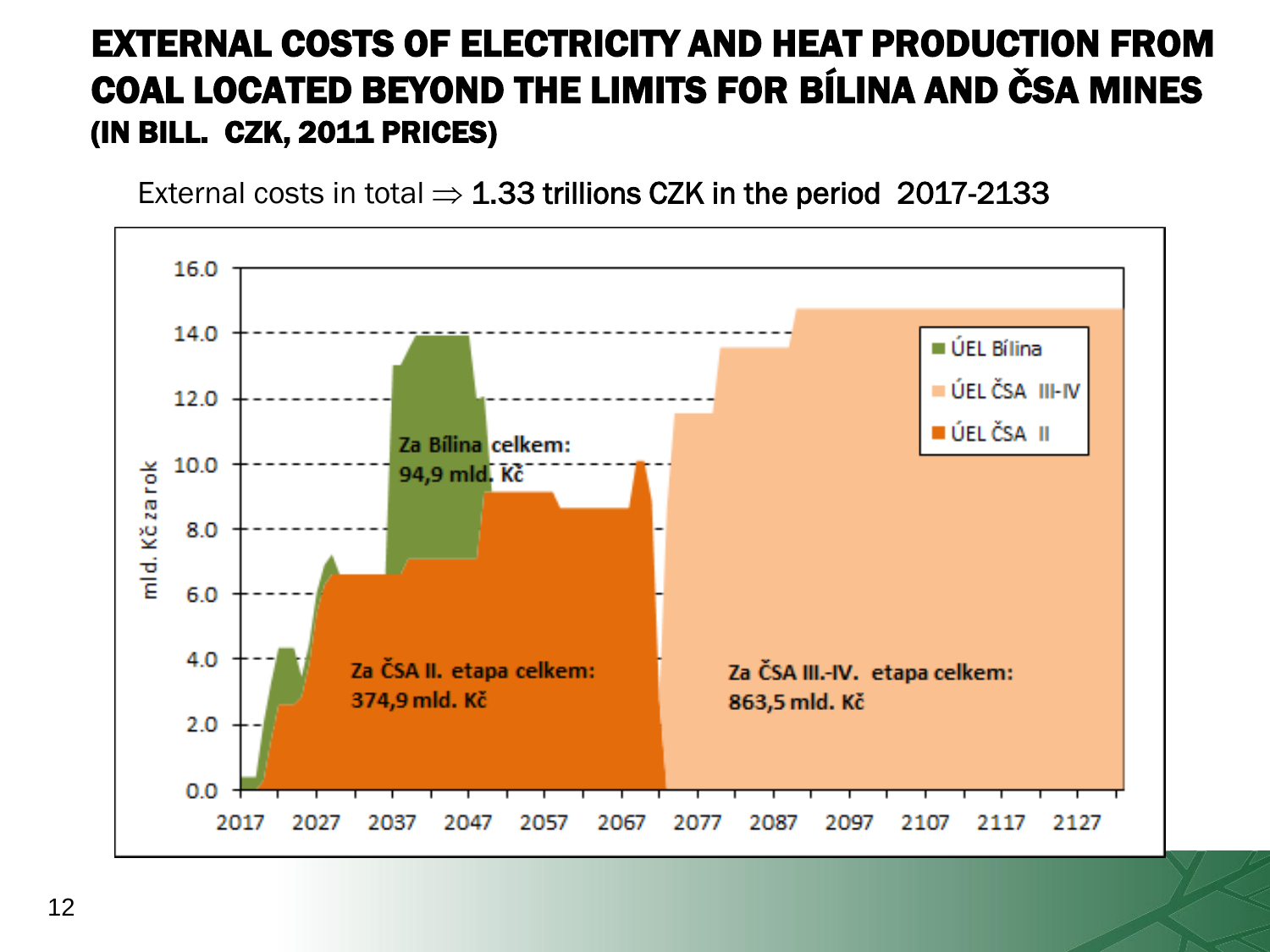# ANNUAL BALANCE OF EXTERNAL COSTS INCLUDING DAMAGES RELATED TO CLIMATE CHANGE



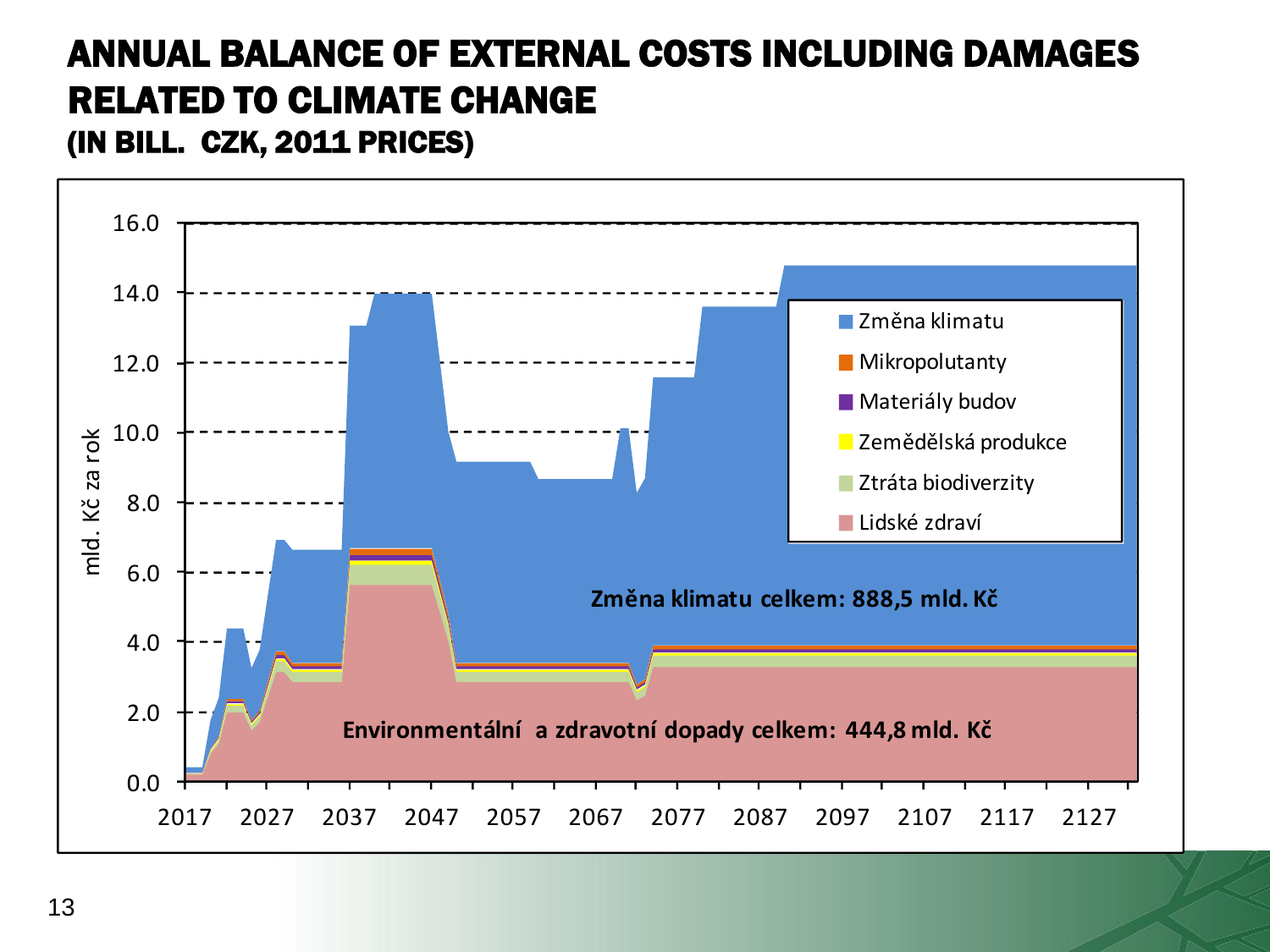#### RELATIVE PROPORTION OF EACH IMPACT CATEGORY ON THE STRUCTURE OF ESTIMATED EXTERNAL COSTS (IN %)

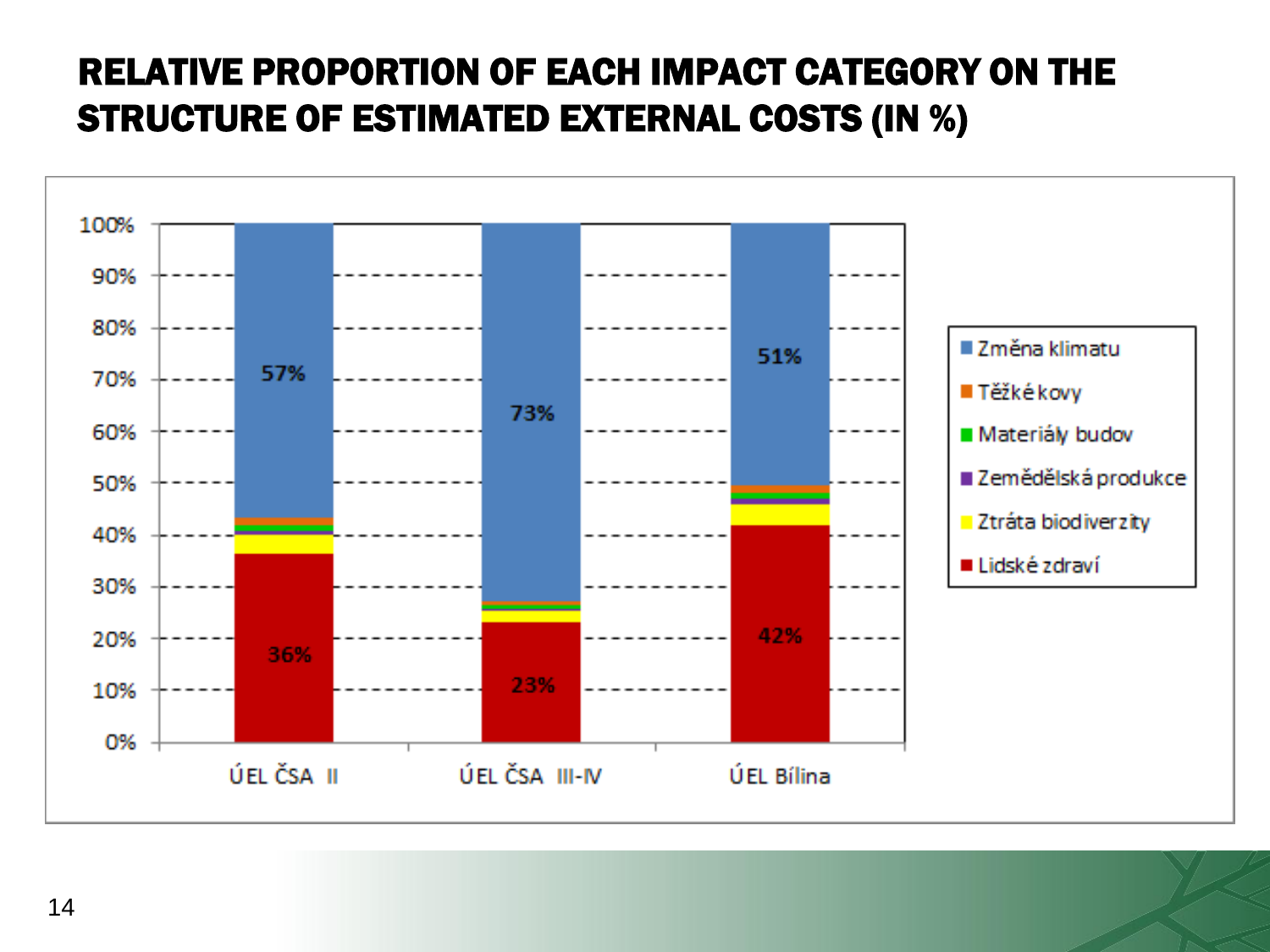#### ANNUAL AVERAGE EXTERNAL COSTS OF ELECTRICITY AND HEAT PRODUCTION FROM COAL LOCATED BEYOND THE LIMITS FOR BÍLINA AND ČSA MINES (IN BILL. CZK, 2011 PRICES)

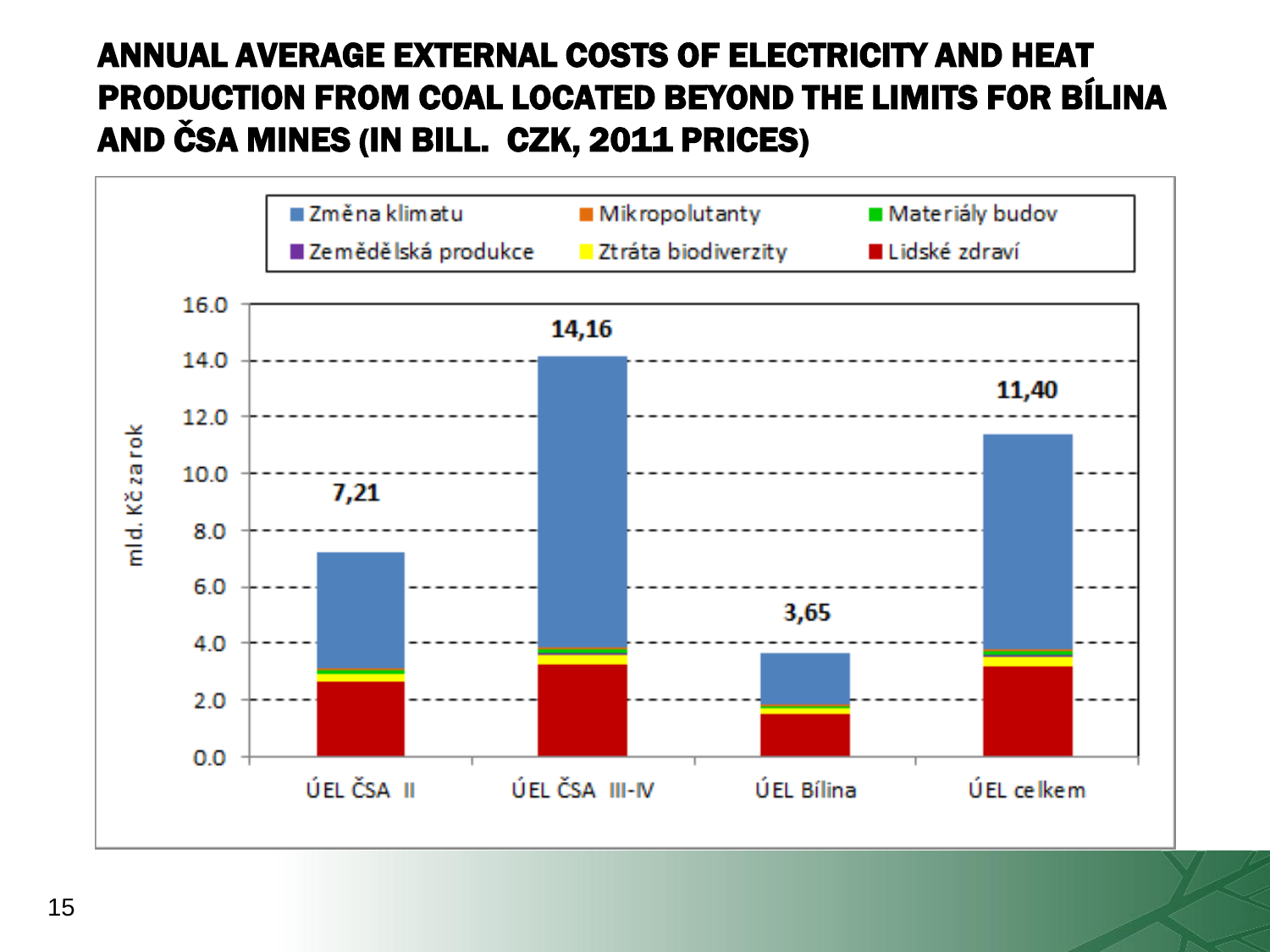#### RELATIVE PROPORTION OF EACH MORBIDITY AND MORTAILITY CATEGORY ON THE STRUCTURE OF ESTIMATED HUMAN HEALTH IMPACTS (IN %)





| Human health impact                       | <b>Unit</b> | <b>Impact</b> |
|-------------------------------------------|-------------|---------------|
| <b>Cases of chronic bronchitis</b>        | cases       | 8820          |
| Hospitalization with heart diseases       | cases       | 2 0 6 4       |
| Hospitalization with respiratory diseases | casee       | 4 4 1 7       |
| Days of sick leave                        | days        | 6 126 821     |
| Reduction in life expactancy              | years       | 287 957       |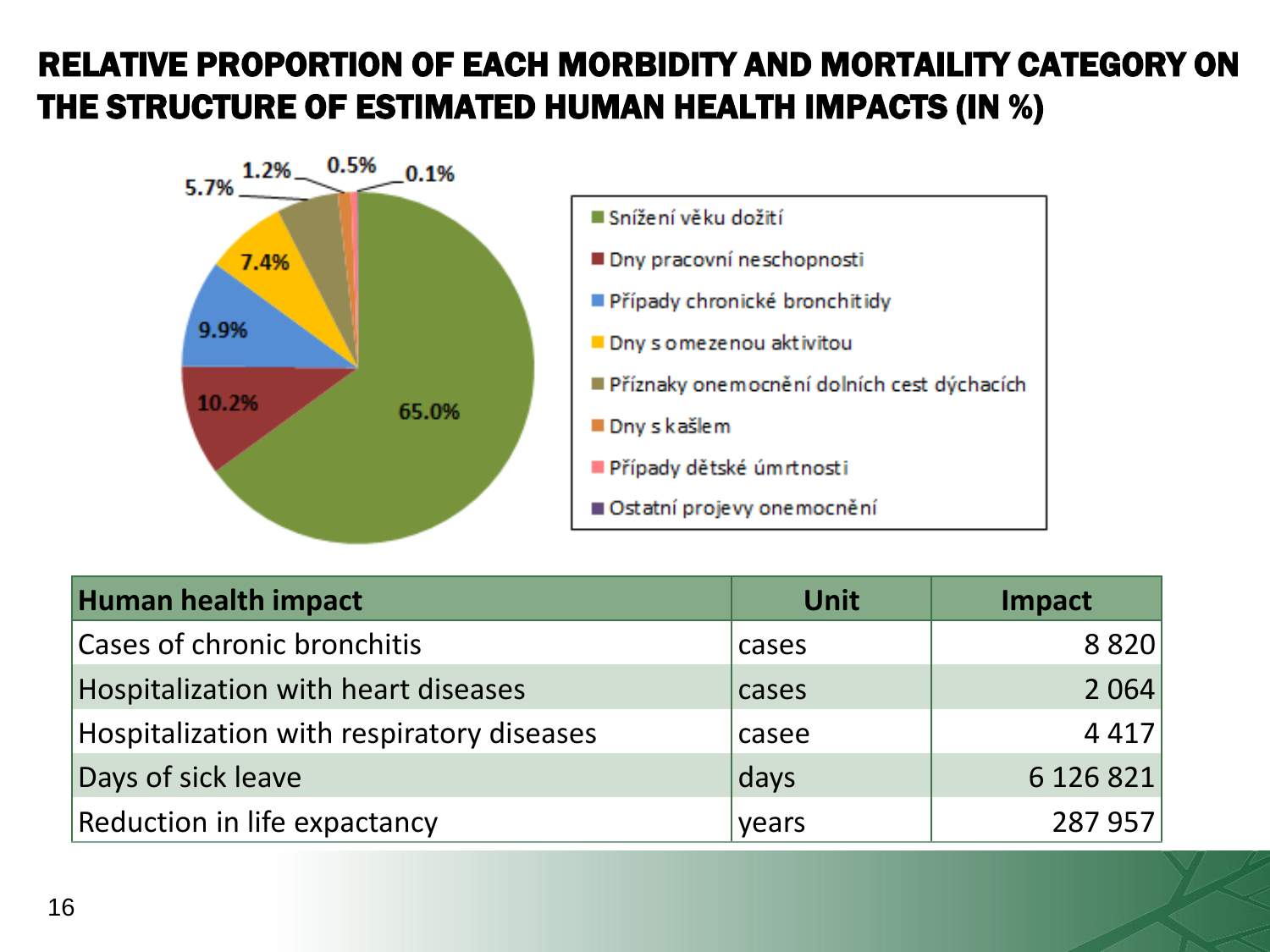# SUMMARY OF THE RESULTS

- External costs estimated on 1.33 trillion CZK for the entire mining period beyond the limits
	- $\circ$  67 % covers external costs due to climate change (i.e. 888.6 bill. CZK),
	- $\circ$  health impacts cover 28 % (i.e. 374.8 bill. CZK)
- The use of coal in combustion technologies with installed capacity of 50-100 MW
	- $\circ$  increased the health impacts by 2.5 times on 913 bill. CZK,
	- o external costs including the climate change and environmental impacts will be 1.89 trill. CZK.

#### **Emission production** for the period of mining

- o there is emission increase especially in 2037-2050, during which annual mining for both sites is supposed to by 13 mill. tonnes
- $\circ$  emission of CO<sub>2</sub> more than 1.34 mil. kilotonnes
- $\circ~$  emission of SO<sub>2</sub> (716 thous. tonnes), NO<sub>x</sub> (869 thous. tonnes), PM (47 thous. tonnes)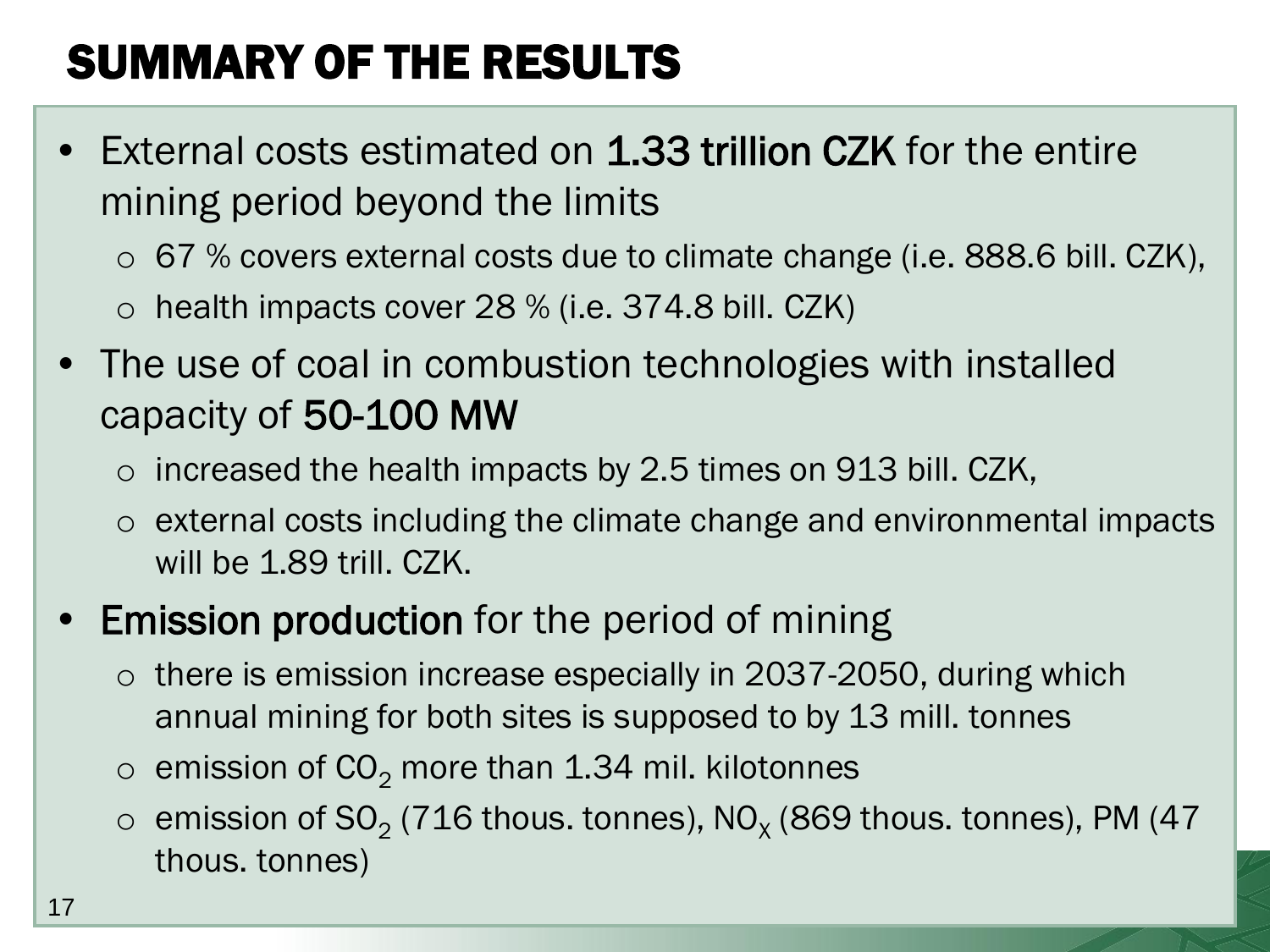# CONCLUSIONS

The study deals only with a partial impact due to the breaching of UEL

- o doesn't cover either mining itself (external and private costs), private costs of electricity and heat production, or benefit from breaching the limits (private and external benefits)
- The estimated impacts are, however, substantial

Broader context of externalitis is  $\rightarrow$  valuation of social costs and benefits (*Cost-Benefit Analysis, CBA*)

- o We should consider all quantifiable costs and benefits
- o Introducing of *status quo* option without breaching of ÚEL)
- o Modelling the impacts of different scenarios on energy sector and the whole economy
- CBA is one of the main methods used in Regulatory Impact Assessment (RIA)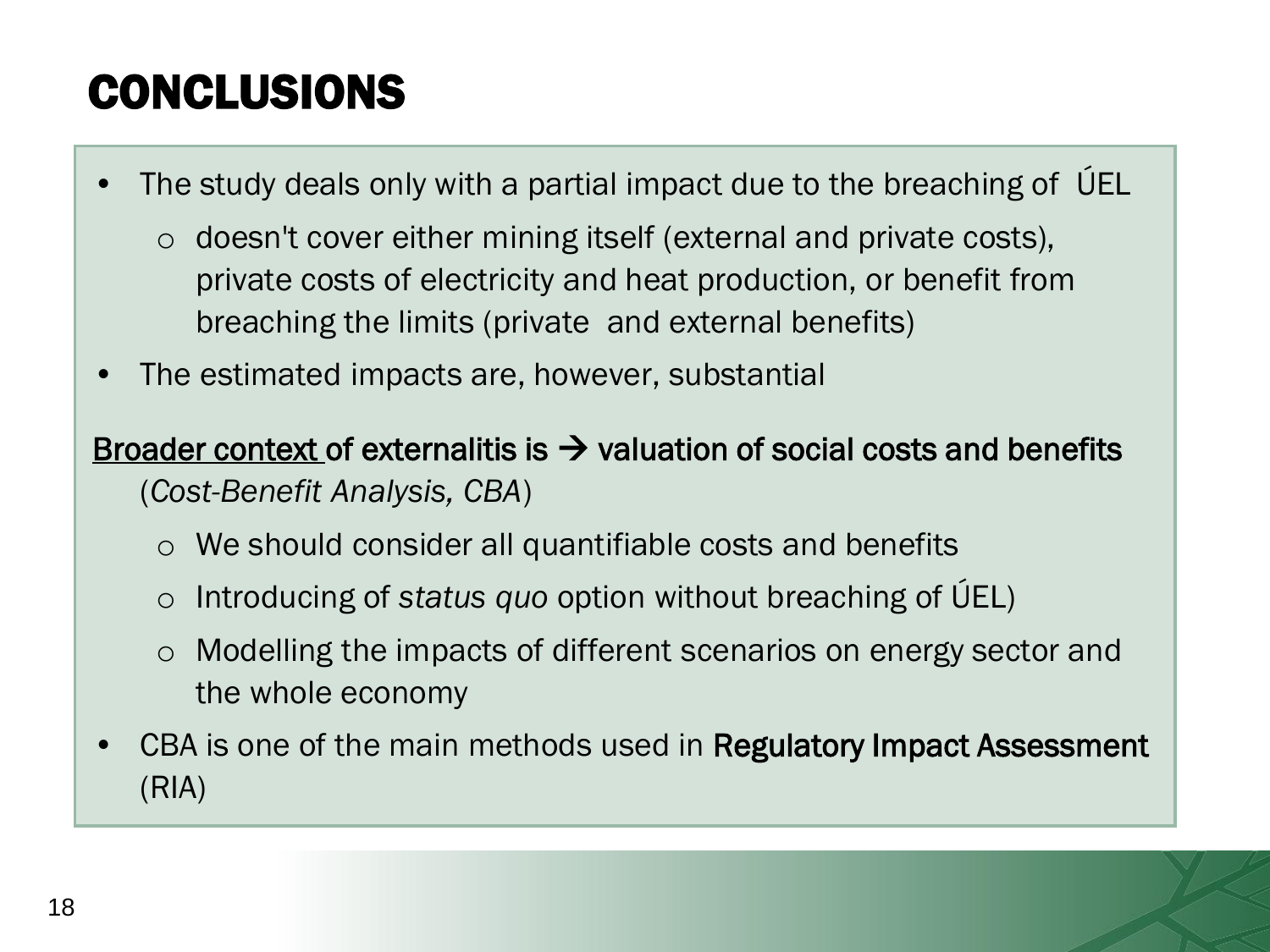### CONTACT INFORMATION

Research team

Jan Melichar.[\(jan.melichar@czp.cuni.cz\)](mailto:jan.melichar@czp.cuni.cz) Vojtěch Máca([vojtech.maca@czp.cuni.cz](mailto:vojtech.maca@czp.cuni.cz)) Milan Ščasný ([milan.scasny@czp.cuni.cz\)](mailto:milan.scasny@czp.cuni.cz)

Charles University Environment Center

[www.czp.cuni.cz](http://www.czp.cuni.cz/)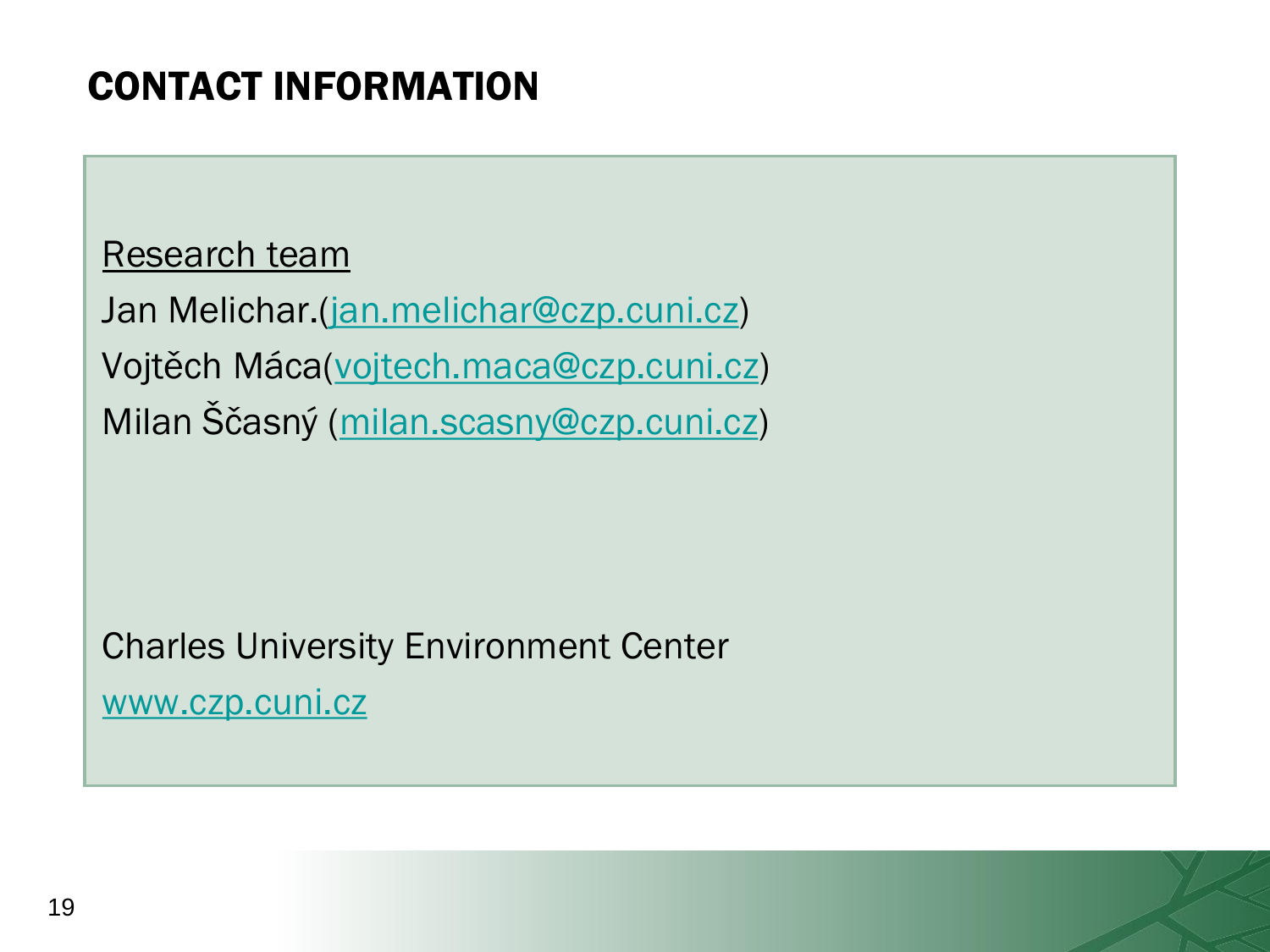# ADDITIONAL SLIDES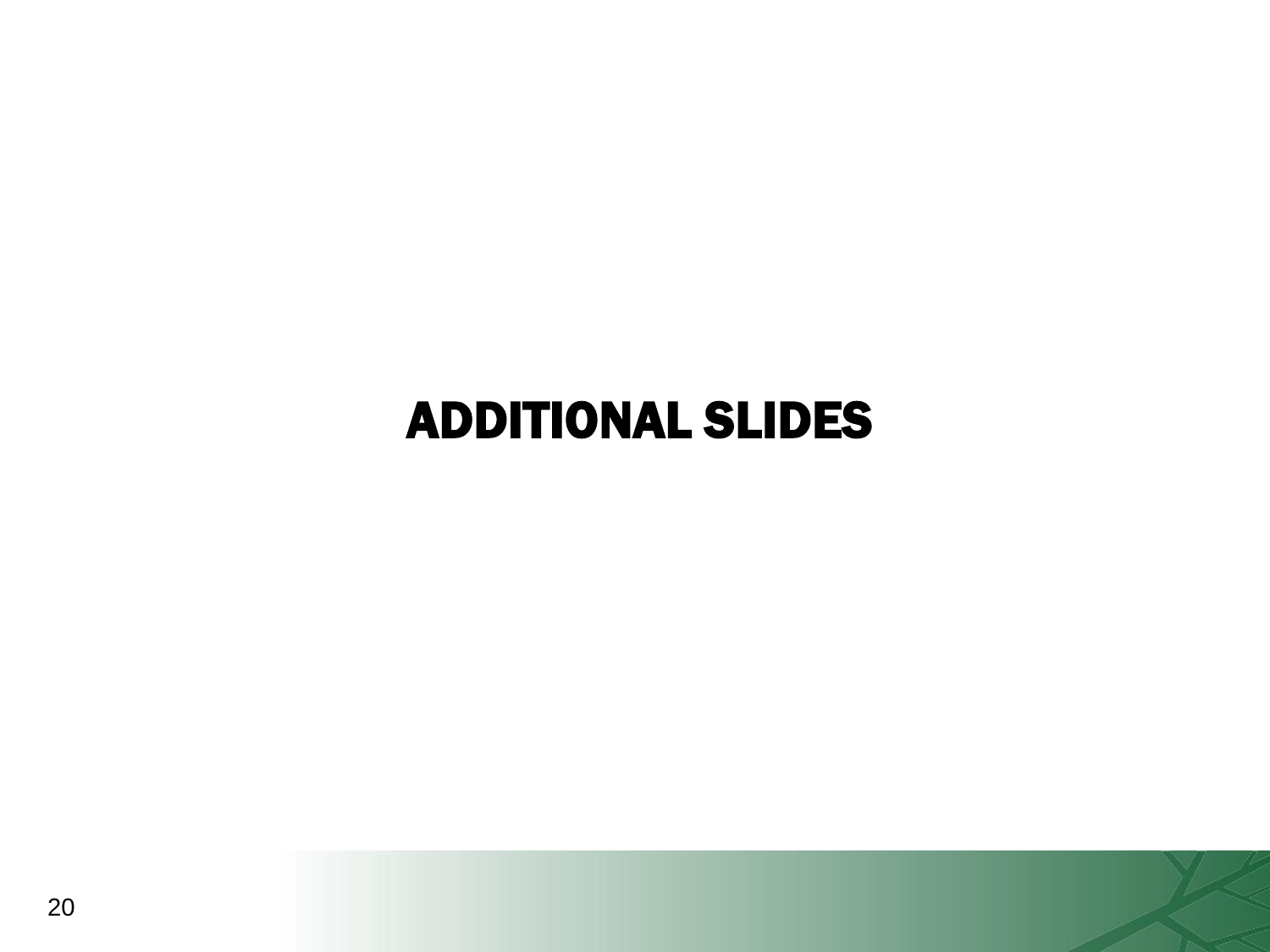## UVAŽOVANÁ TĚŽBA ZA HRANICÍ ÚEL VELKOLOMU ČSA A BÍLINA VČETNĚ PARAMETRŮ UHLÍ V TĚŽEBNÍCH LOKALITÁCH

|                          | Jednotky     | ČSA II. etapa | ČSA III.-IV. etapa | <b>Bílina</b> |
|--------------------------|--------------|---------------|--------------------|---------------|
| Využitelné uhelné zásoby | mil. tun     | 287           | 486*               | 100           |
| Průměrná roční těžba     | mil. tun     | 6             | 8                  |               |
| Začátek těžby            |              | 2021          | 2073               | 2017          |
| Konec těžby              |              | 2072          | 2133               | 2049          |
| Životnost ložiska        |              | 52            | 61                 | 33            |
| Výhřevnost               | $MJ.kq^{-1}$ | 17.5          | 15                 | 14.5          |

Zdroj: Invicta Bohemica (2010, in VŠE 2011), Slivka a kol. (2011)

Poznámka: \*305 mil. tun III. etapa, 181 mil. tun IV. etapa (Musil 2010)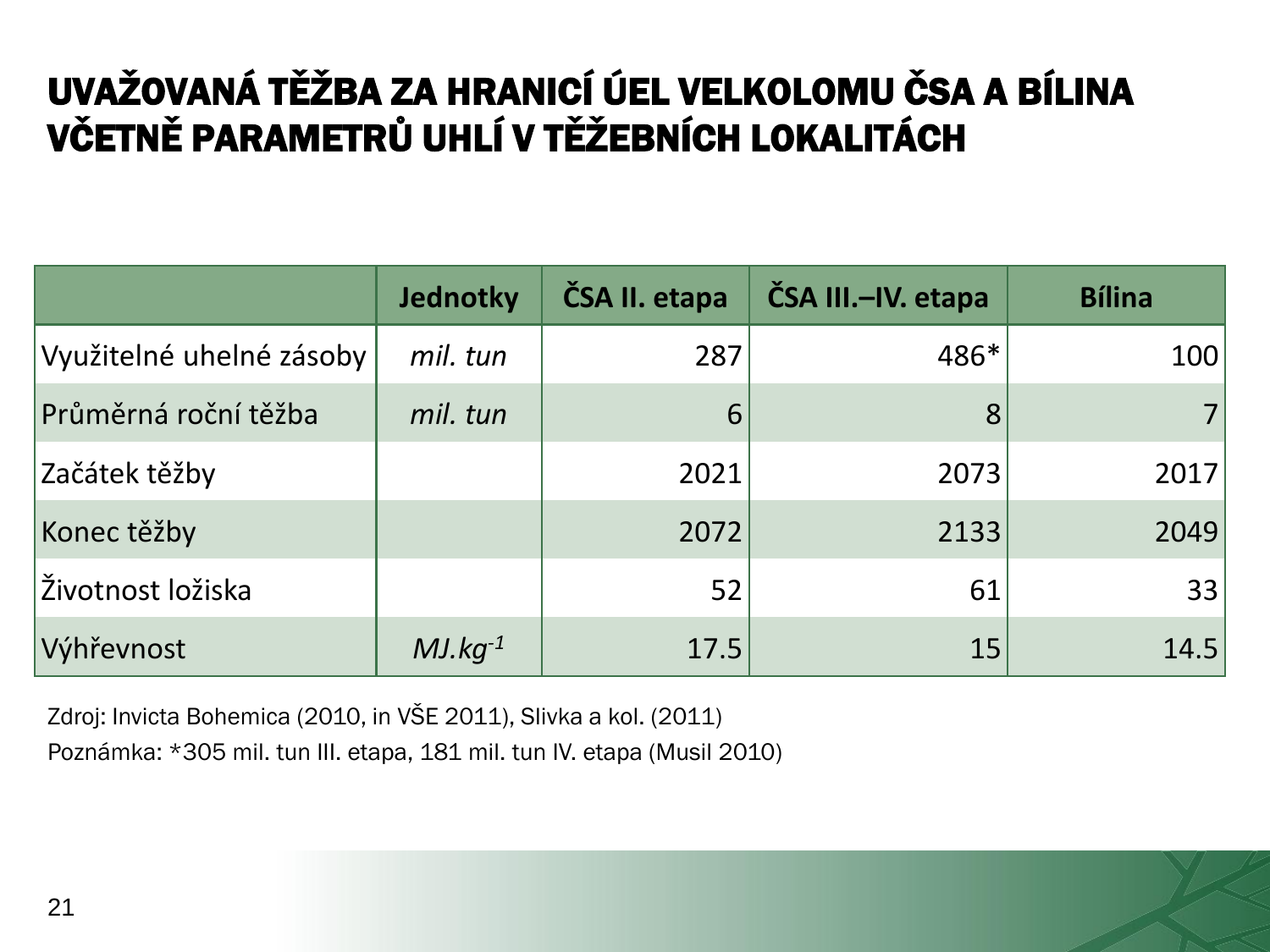#### ROČNÍ BILANCE TĚŽBY HNĚDÉHO UHLÍ NA JEDNOTLIVÝCH AKTIVNÍCH LOMECH UVNITŘ A VNĚ ÚEL PRO OBDOBÍ 2007–2072 (V MIL. TUN ZA ROK)

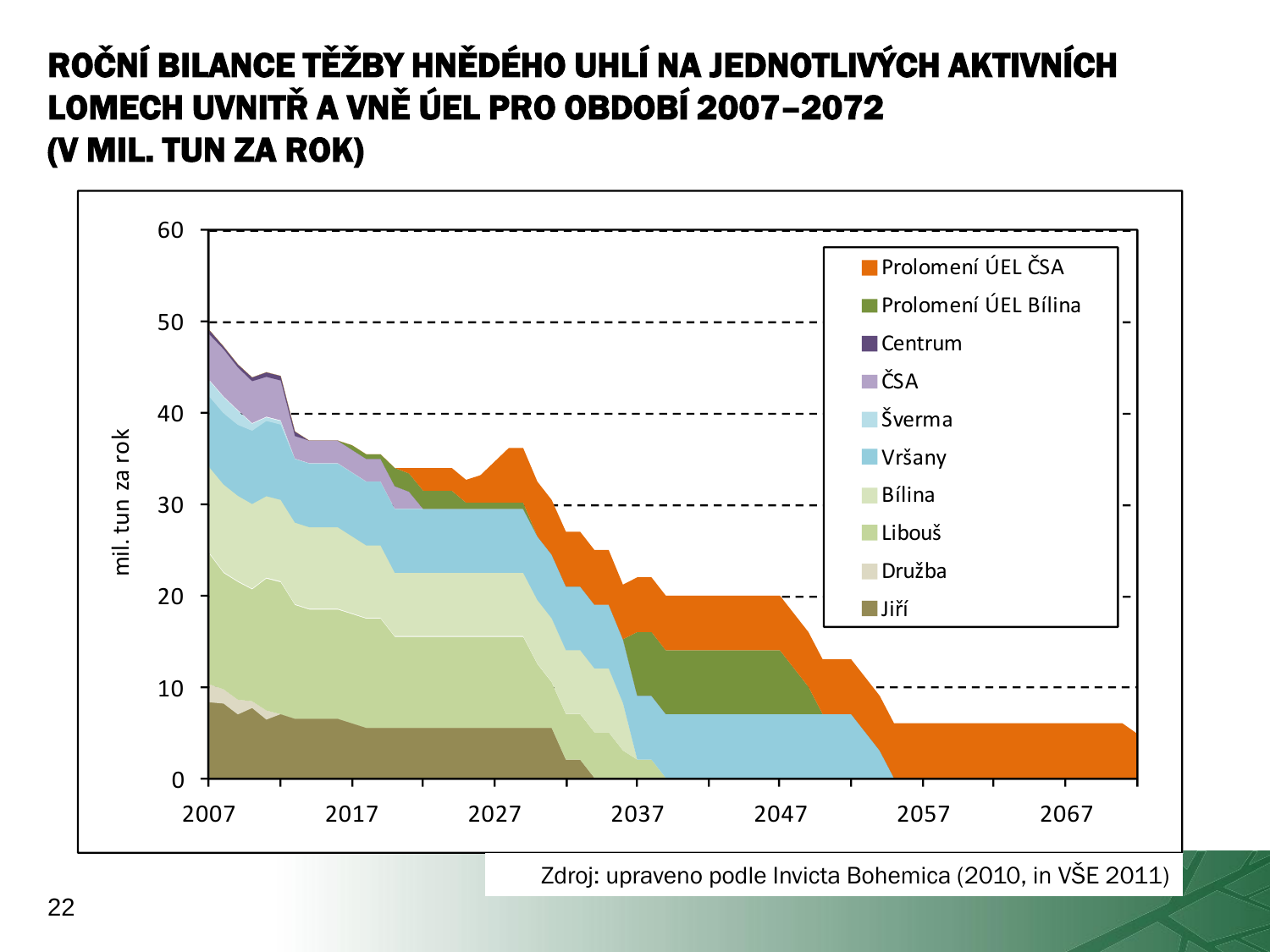## CELKOVÉ SPOLEČENSKÉ NÁKLADY VÝROBNÍ ČINNOSTI



Zdroj: upraveno podle Holmana (2002)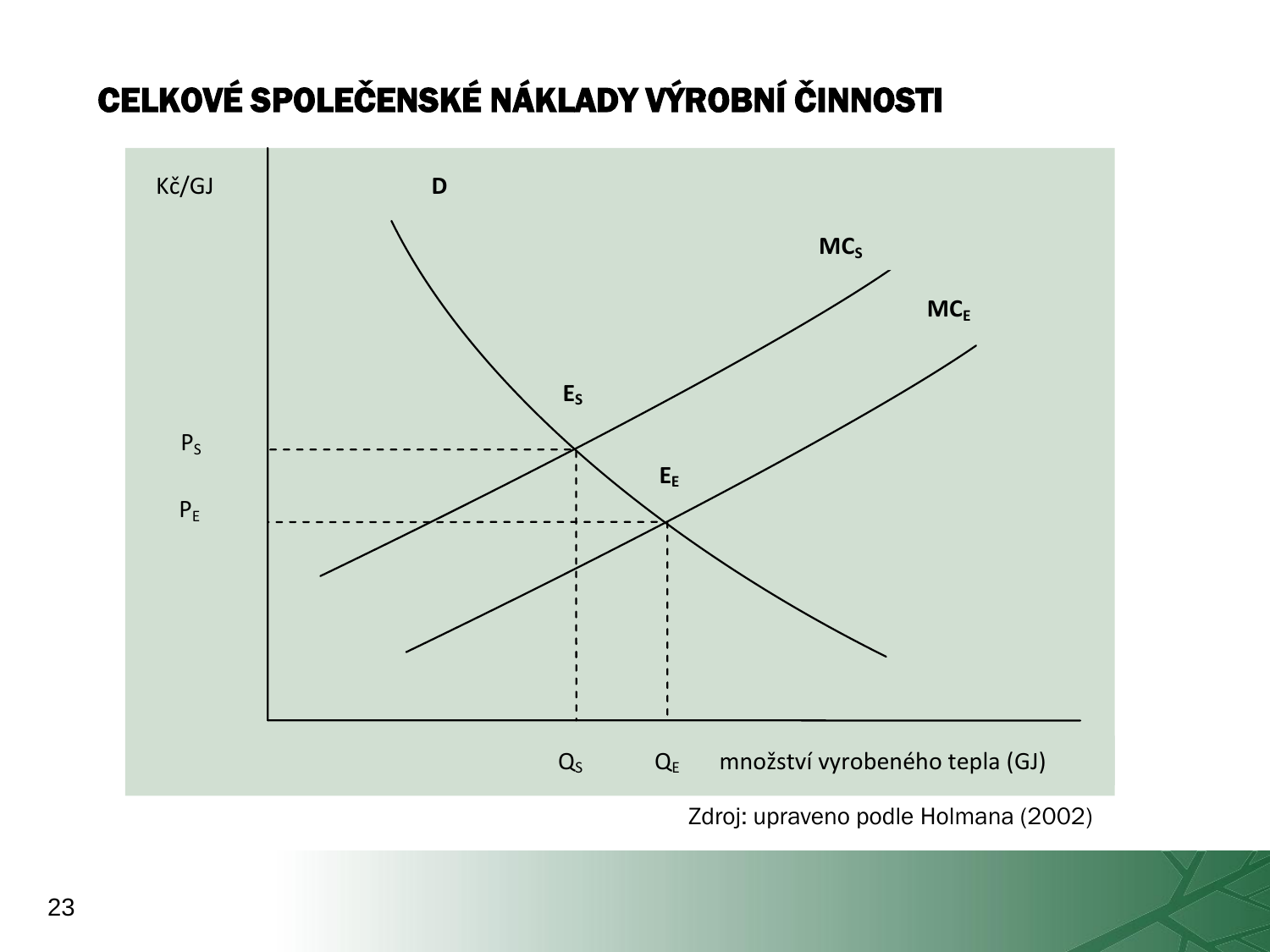#### PARAMETRIZOVANÉ HODNOTY EXTERNÍCH NÁKLADŮ NA 1 TUNU ŠKODLIVINY

| Škodlivina | EURO(2000). $t^{-1}$ | $K\check{c}(2011).t^{-1}$ |
|------------|----------------------|---------------------------|
| <b>Cd</b>  | 39 000               | 806 737                   |
|            | 8 000 000            | 165 484 504               |
| Hg<br>Pb   | 600 000              | 12 411 338                |
| As         | 80 000               | 1654845                   |
| Cr         | 31 500               | 651 595                   |
| $ Cr-V $   | 240 000              | 4 9 64 5 35               |
| $\vert$ Ni | 4 000                | 82 742                    |

Zdroj: upraveno podle Preisse a Klotze (2008)

#### DOLNÍ INTERVAL ODHADU SPOLEČENSKÝCH NÁKLADŮ ZMĚNY KLIMATU

| Období    | EUR(2000).t <sup>-1</sup> CO <sub>2</sub> | Kč(2011). $t^{-1}$ CO <sub>2</sub> |                |
|-----------|-------------------------------------------|------------------------------------|----------------|
| 2000-2009 | 6,96                                      | 144                                |                |
| 2010-2019 | 10,54                                     | 218                                |                |
| 2020-2029 | 13,67                                     | 283                                |                |
| 2030-2039 | 15,21                                     | 315                                |                |
| 2040-2049 | 17,39                                     | 360                                |                |
| 2050-2059 | 27,06                                     | 560                                |                |
| 2060-2069 | 24,73                                     | 512                                |                |
| 2070-2079 | 31,56                                     | 653                                |                |
| 2080-2089 | 39,87                                     | 825                                | Zdroj: upraver |
| >2090     | 44,73                                     | 925                                |                |

no podle Anthoffa (2008)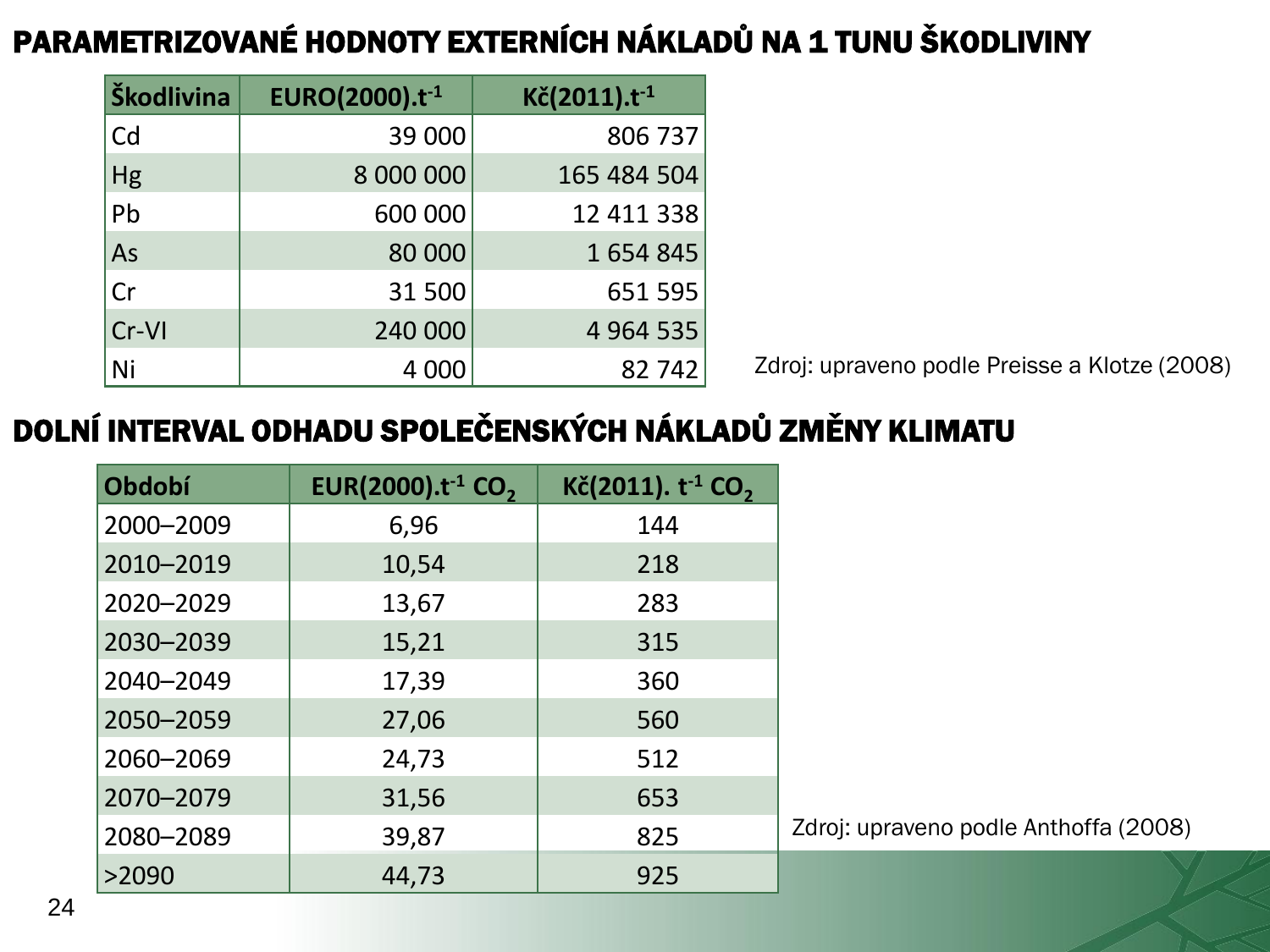## PARAMETRY MODELOVÝCH SCÉNÁŘŮ PRO VÝPOČET EXTERNÍCH NÁKLADŮ PROLOMENÍ ÚEL

|                     | Fluidní<br>topeniště      | Práškové<br>uhlí | SO <sub>2</sub> | NO <sub>x</sub> | <b>TZL</b> | $PM_{10}$ | PM <sub>2.5</sub> | Podíl na<br>spotřebě uhlí |
|---------------------|---------------------------|------------------|-----------------|-----------------|------------|-----------|-------------------|---------------------------|
| Scénář <sub>1</sub> |                           |                  |                 |                 |            |           |                   |                           |
| >300                |                           | $\mathsf{x}$     | 150             | 200             | 10         | 9.1       | 5.6               | 75.01%                    |
| >300                | $\boldsymbol{\mathsf{X}}$ | $\pmb{\times}$   | 200             | 200             | 10         | 8.5       | 4.1               | 10.95%                    |
| >300                | $\pmb{\mathsf{X}}$        |                  | 200             | 150             | 10         | 8.5       | 4.1               | 4.79%                     |
| $101 - 300$         |                           |                  | 200             | 200             | 20         | 18.2      | 11.2              | 8.12%                     |
| $50 - 100$          |                           | $\pmb{\times}$   | 400             | 400             | 20         | 18.2      | 11.2              | 1.00%                     |
| $50 - 100$          |                           |                  | 400             | 300             | 20         | 18.2      | 11.2              | 0.13%                     |
| Scénář <sub>2</sub> |                           |                  |                 |                 |            |           |                   |                           |
| $101 - 300$         |                           |                  | 200             | 200             | 20         | 18.2      | 11.2              | 87.83%                    |
| $50 - 100$          |                           | $\pmb{\times}$   | 400             | 400             | 20         | 18.2      | 11.2              | 10.81%                    |
| $50 - 100$          |                           |                  | 400             | 300             | 20         | 18.2      | 11.2              | 1.35%                     |
| Scénář 3            |                           |                  |                 |                 |            |           |                   |                           |
| $50 - 100$          |                           | $\pmb{\times}$   | 400             | 400             | 20         | 18.2      | 11.2              | 88.89%                    |
| $50 - 100$          |                           |                  | 400             | 300             | 20         | 18.2      | 11.2              | 11.11%                    |
| Scénář 4            |                           |                  |                 |                 |            |           |                   |                           |
| >300                |                           |                  | 100             | 100             | 10         | 9.1       | 5.6               | 90.75%                    |
| $101 - 300$         |                           |                  | 150             | 150             | 10         | 9.1       | 5.6               | 8.12%                     |
| $50 - 100$          |                           |                  | 300             | 250             | 10         | 9.1       | 5.6               | 1.13%                     |

Zdroj: směrnice 2010/75/EU, MŽP (2011a)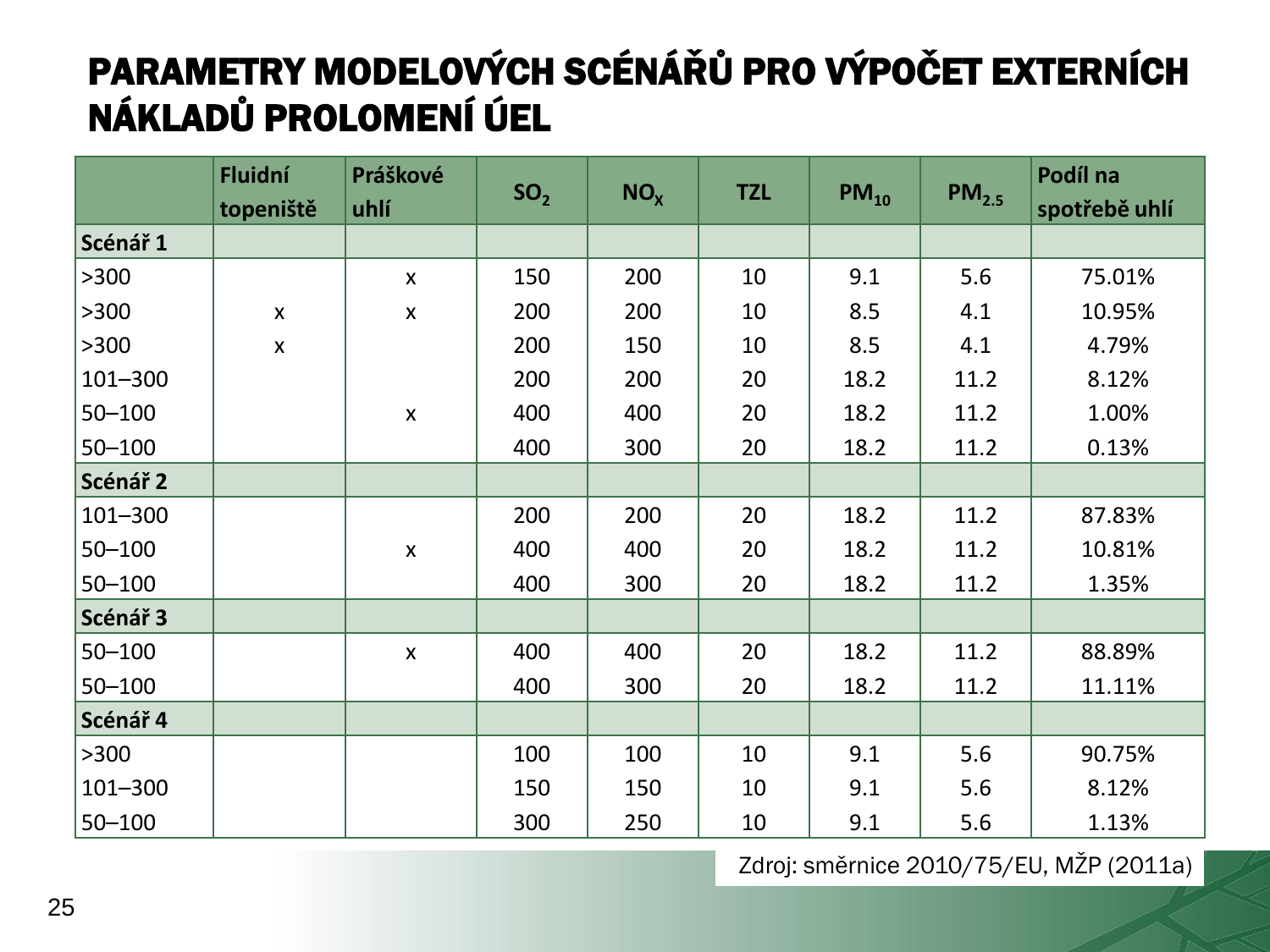#### CELKOVÉ MNOŽSTVÍ EMISÍ V DŮSLEDKU VÝROBY ELEKTŘINY A TEPLA Z UHLÍ VNĚ ÚEL ZA VELKOLOM ČSA A BÍLINA

| Škodlivina      | Jednotky     | ÚEL ČSA II | ÚEL ČSA III-IV | <b>ÚEL Bílina</b> | ÚEL celkem |
|-----------------|--------------|------------|----------------|-------------------|------------|
| CO <sub>2</sub> | kt           | 492 155    | 714 347        | 142 086           | 1 348 587  |
| SO <sub>2</sub> | t            | 261 010    | 379 693        | 75 848            | 716 552    |
| $NO_{X}$        | t            | 316 432    | 460 850        | 91 953            | 869 235    |
| <b>TZL</b>      | t            | 17 308     | 25 198         | 5 0 3 0           | 47 536     |
| $PM_{10}$       | t            | 15 5 80    | 22 681         | 4528              | 42 789     |
| $PM_{2.5}$      | $\mathsf{t}$ | 9 3 1 8    | 13 5 64        | 2 7 0 8           | 25 5 91    |
| <b>NMVOC</b>    | t            | 8538       | 12 3 78        | 2 4 6 5           | 23 3 8 1   |
| <sub>cd</sub>   | kg           | 10 547     | 15 290         | 3 0 4 5           | 28 8 82    |
| Hg              | kg           | 17 579     | 25 4 83        | 5 0 7 5           | 48 137     |
| Pb              | kg           | 86 387     | 125 231        | 24 940            | 236 558    |
| As              | kg           | 88 396     | 128 144        | 25 5 20           | 242 060    |
| Cr              | kg           | 54 745     | 79 362         | 15 805            | 149 912    |
| Cr-VI           | kg           | 43 796     | 63 489         | 12 644            | 119 930    |
| $\vert$ Ni      | kg           | 59 266     | 85 914         | 17 110            | 162 290    |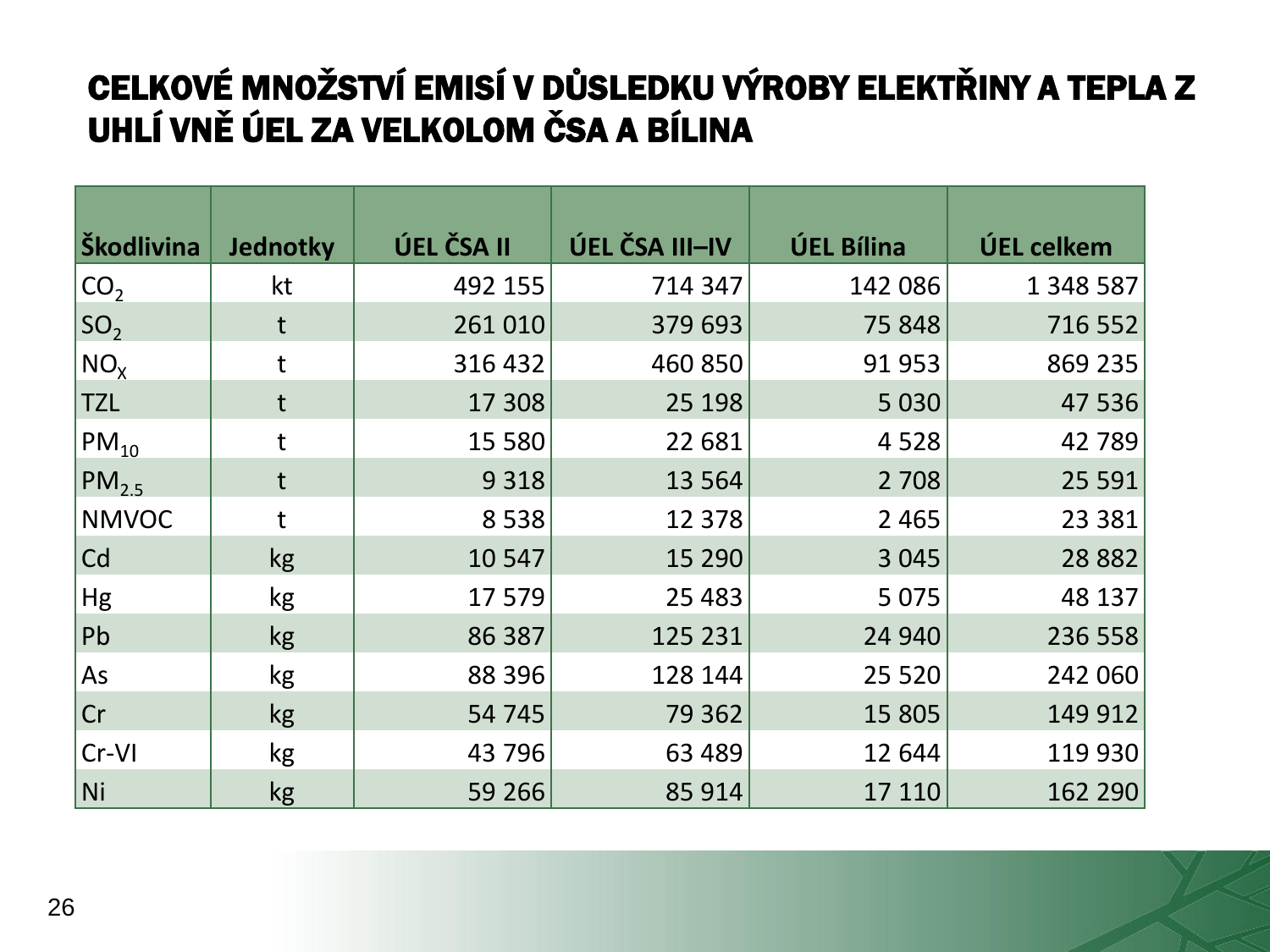#### ROČNÍ BILANCE EMITOVANÝCH ŠKODLIVIN V DŮSLEDKU VÝROBY ELEKTŘINY A TEPLA Z UHLÍ VNĚ ÚEL ZA VELKOLOM ČSA A BÍLINA (V KG  $/$  T  $/$  KT ZA ROK)